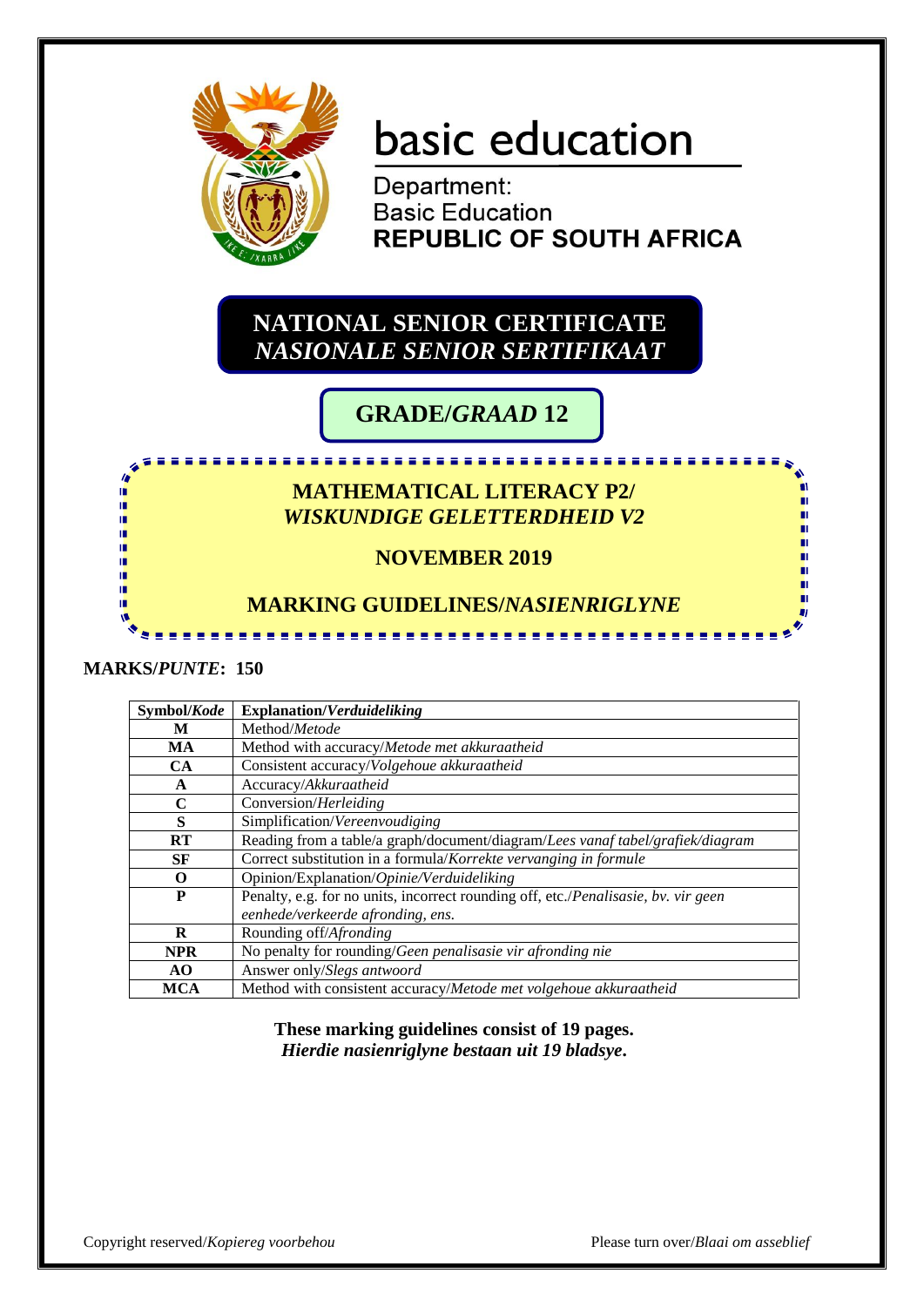#### NOTE:

- If a candidate answers a question TWICE, only mark the FIRST attempt.
- If a candidate has crossed out (cancelled) an attempt to a question and NOT redone the solution, mark the crossed out (cancelled) version.
- Consistent accuracy (CA) applies in ALL aspects of the marking guideline; however it stops at the second calculation error.
- If the candidate presents any extra solution when reading from a graph, table, layout plan and map, then penalise for each extra item presented.
- As a general marking principle, if a candidate has incurred one mistake and there is evidence of sound mathematics thereafter, then that candidate should lose one mark only.

#### *LET WEL:*

- *As 'n kandidaat 'n vraag TWEE KEER beantwoord, merk slegs die EERSTE poging.*
- *As 'n kandidaat 'n antwoord van 'n vraag doodtrek (kanselleer) en nie oordoen nie, merk die doodgetrekte (gekanselleerde) poging.*
- *Volgehoue akkuraatheid (CA) word in ALLE aspekte van die nasienriglyne toegepas, dit hou op by die tweede berekeningsfout.*
- *Wanneer 'n kandidaat aflesings vanaf 'n grafiek, tabel, uitlegplan en kaart geneem en ekstra antwoorde gee, penaliseer vir elke ekstra item.*
- *'n Algemene merkbeginsel is dat indien 'n kandidaat een fout maak en daarna voortgaan met korrekte wiskunde, dat die kandidaat slegs een punt verloor.*

|       | <b>QUESTION/VRAAG 1 [39 MARKS/PUNTE]</b>                                                                                                                                                                                                                                                                                                                                                                                                                                             |                                                                                                                                |                 |
|-------|--------------------------------------------------------------------------------------------------------------------------------------------------------------------------------------------------------------------------------------------------------------------------------------------------------------------------------------------------------------------------------------------------------------------------------------------------------------------------------------|--------------------------------------------------------------------------------------------------------------------------------|-----------------|
| Q/V   | Solution/Oplossing                                                                                                                                                                                                                                                                                                                                                                                                                                                                   | <b>Explanation/Verduideliking</b>                                                                                              | T&L             |
| 1.1.1 | $\sqrt{A}$<br>$\sqrt{A}$<br>Bothaville and/en Viljoenskroon.                                                                                                                                                                                                                                                                                                                                                                                                                         | 1A Bothaville<br>1A Viljoenskroon<br>(2)                                                                                       | <b>MP</b><br>L2 |
| 1.1.2 | $\sqrt{\sqrt{A}}$<br>$\checkmark\checkmark$ A<br>South West and South.<br>Suidwes en Suid                                                                                                                                                                                                                                                                                                                                                                                            | 2A SW<br>2A S<br>(any order)<br>(4)                                                                                            | <b>MP</b><br>L2 |
| 1.1.3 | <b>Bloemfontein Welkom NAMPO</b><br>$\sqrt{A}$<br>$= 152 \text{ km} + 75 \text{ km} = 227 \text{ km}$<br><b>Bloemfontein Bultfontein NAMPO</b><br>$= 100 \text{ km} + 120 \text{ km} = 220 \text{ km}$ $\checkmark$ A<br>$\therefore$ via Bultfontein. $\checkmark$ O<br><b>OR/OF</b><br>Bloemfontein - Welkom - NAMPO<br>220 km − 75 km = 145 km $\checkmark$ A<br>Bloemfontein – Bultfontein – NAMPO<br>220 km − 120 km = 100 km $\checkmark$ A<br>$\therefore$ via Bultfontein (O | 1A correct value<br>1A correct value<br>10 conclusion<br><b>OR/OF</b><br>1A correct value<br>1A correct value<br>10 conclusion | <b>MP</b><br>L4 |
|       |                                                                                                                                                                                                                                                                                                                                                                                                                                                                                      |                                                                                                                                |                 |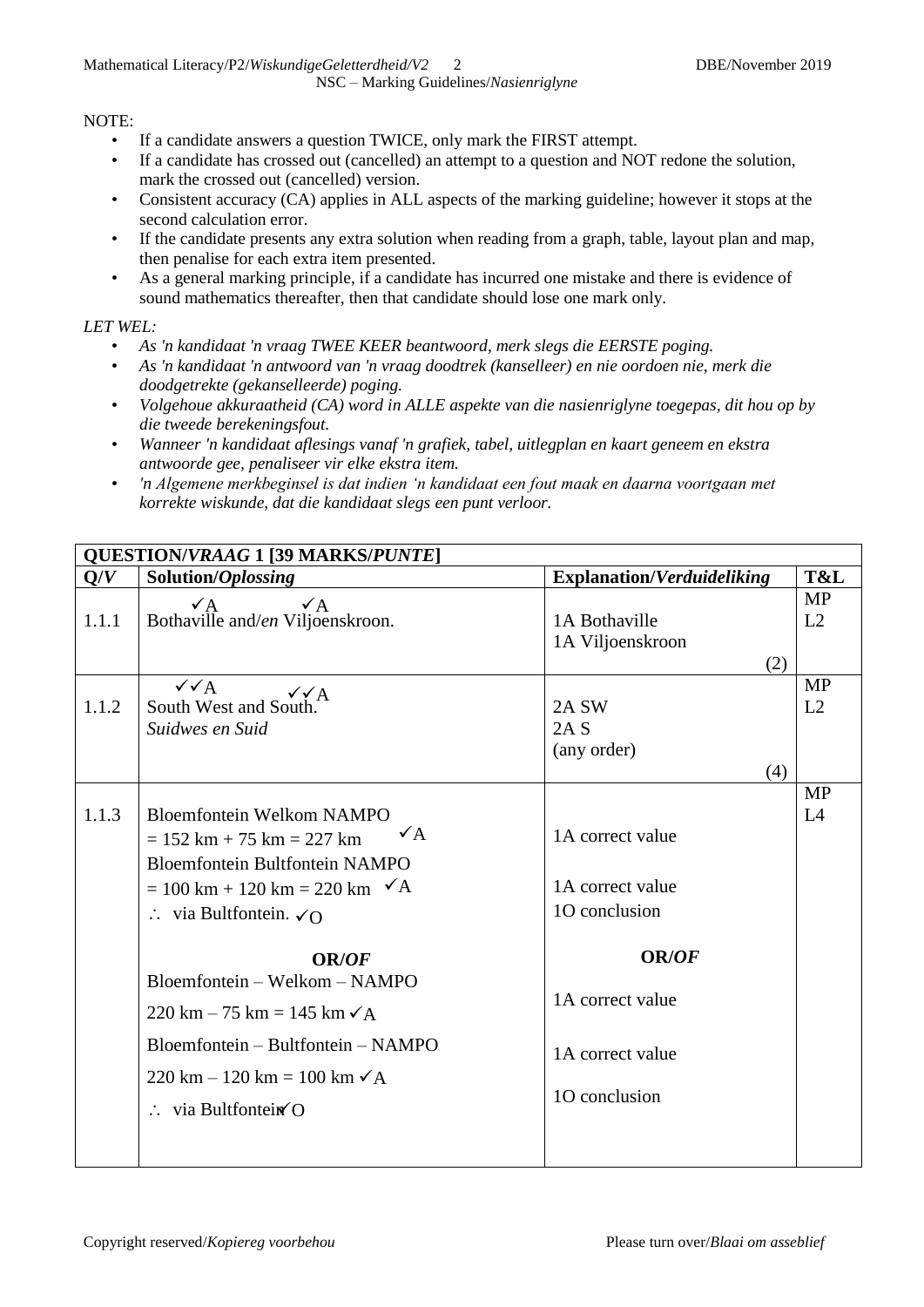| Q/V   | Solution/Oplossing                                                                                                                                                                                                                                                    | <b>Explanation/Verduideliking</b>                                                                  | T&L |
|-------|-----------------------------------------------------------------------------------------------------------------------------------------------------------------------------------------------------------------------------------------------------------------------|----------------------------------------------------------------------------------------------------|-----|
|       | OR/OF                                                                                                                                                                                                                                                                 | OR/OF                                                                                              |     |
|       | Bultfontein to/tot NAMPO = 120 km $\checkmark$ A<br>Bloemfontein to/tot Bultfontein = 100 km $\checkmark$ A<br>$120 \text{ km} + 100 \text{ km} = 220 \text{ km}$ $\checkmark$ A                                                                                      | 1A correct value<br>1A correct value<br>1A conclusion                                              |     |
|       | <b>OR/OF</b>                                                                                                                                                                                                                                                          | <b>OR/OF</b>                                                                                       |     |
|       | $\checkmark$ A<br>Bloemfontein to/tot NAMPO<br>$= 220$ km<br>220 km – 100km to/tot Bultfontein = 120 km $\sqrt{A}$<br>120 km is the distance to NAMPO<br>$\checkmark$ A<br>120 km is die afstand tot by NAMPO                                                         | 1A correct value<br>1A correct value<br>1A conclusion                                              |     |
|       | <b>OR/OF</b>                                                                                                                                                                                                                                                          | <b>OR/OF</b>                                                                                       |     |
|       | Bloemfontein to/tot NAMPO = 220 km $\checkmark$ A<br>Bultfontein to/tot NAMPO<br>$= 120 \text{ km}$<br>$\checkmark$ A<br>Bloemfontein to/tot Bultfontein = 220 km - 120 km<br>$= 100$ km<br>$\sqrt{A}$                                                                | 1A correct value<br>1A correct value<br>1A conclusion                                              |     |
|       | <b>OR/OF</b>                                                                                                                                                                                                                                                          | <b>OR/OF</b>                                                                                       |     |
|       | Nampo Park to/ <i>tot</i> Bothaville = 15 km                                                                                                                                                                                                                          |                                                                                                    |     |
|       | Bothaville to/tot Bultfontein = 105 km $\checkmark$ A                                                                                                                                                                                                                 | 1A correct value                                                                                   |     |
|       | $\therefore$ Nampo Park to/tot Bloemfontein                                                                                                                                                                                                                           |                                                                                                    |     |
|       | $= 15 \text{ km} + 105 \text{ km} + 100 \text{ km}$                                                                                                                                                                                                                   | 1A correct value                                                                                   |     |
|       | $= 220$ km $\checkmark$ A                                                                                                                                                                                                                                             | 1A conclusion<br>(3)                                                                               |     |
|       |                                                                                                                                                                                                                                                                       |                                                                                                    | M   |
| 1.1.4 | Distance/Afstand = speed/spoed $\times$ time/tyd                                                                                                                                                                                                                      |                                                                                                    | L4  |
|       | 150 km = $88 \text{ km/h} \times \text{time/tyd}$<br>$\sqrt{\rm SF}$<br>Time/Tyd = $\frac{150}{20}$ h<br>$\checkmark$<br>$= 1,7045$<br>$\sqrt{C}$<br>$= 1h 42$ min<br>$\sqrt{M}$<br>Arrival time/ <i>Aankomstyd</i> = $18:45 + 1h42$ min<br>$= 20:27$ $\checkmark$ CA | 1SF correct values into<br>formula<br>1S changing subject of formula<br>1C conversion<br>1M adding |     |
|       | NOT CORRECT<br>$\sqrt{O}$<br>NIE KORREK nie                                                                                                                                                                                                                           | 1CA arrival time<br>10 verification                                                                |     |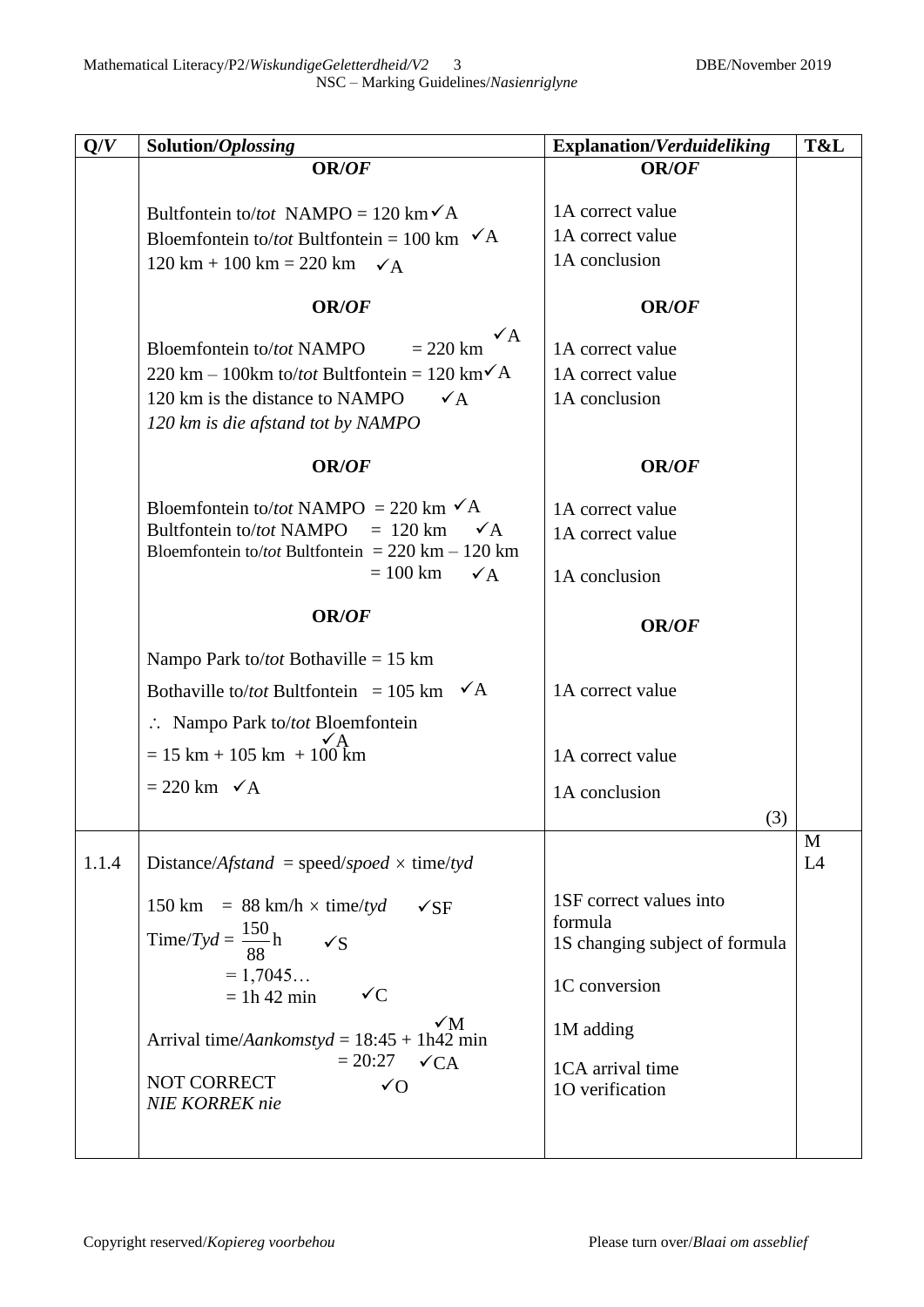| Q/V<br>Solution/Oplossing                                                                              | <b>Explanation/Verduideliking</b>             | T&L |
|--------------------------------------------------------------------------------------------------------|-----------------------------------------------|-----|
| OR/OF                                                                                                  | <b>OR/OF</b>                                  |     |
| $\sqrt{M}$ $\sqrt{A}$<br>$\sqrt{C}$                                                                    | 1M subtracting time                           |     |
| From 18:45 to 20:00 is 1 hour 15 min = 1,25 hour                                                       | 1A elapsed time                               |     |
| Van 18:45 tot 20:00 is 1 uur 15 min = 1,25 uur                                                         | 1C conversion                                 |     |
| Distance/ = speed $\times$ time                                                                        |                                               |     |
| Afstand = 88 km/h $\times$ 1,25h $\checkmark$ SF                                                       | 1SF into correct formula<br>1S simplification |     |
| $= 110 \text{ km}$ $\checkmark$ S                                                                      |                                               |     |
| √Ο<br>His timing is not correct, he is not yet in Sasolburg                                            | 10 verification                               |     |
| Sy tydsberekening is nie reg nie, hy is nog nie in<br>Sasolburg nie.                                   |                                               |     |
|                                                                                                        | <b>OR/OF</b>                                  |     |
| OR/OF                                                                                                  | 1M subtracting time                           |     |
| $\sqrt{M}$ $\sqrt{A}$ $\sqrt{C}$                                                                       | 1A elapsed time                               |     |
| From 18:45 to 20:00 is 1 hour 15 min = 1,25 hour                                                       | 1C conversion                                 |     |
| Van 18:45 tot 20:00 is 1 uur 15 min = 1,25 uur<br>Distance = speed $\times$ time                       |                                               |     |
| Afstand<br>$= speed \times tyd$                                                                        |                                               |     |
| $\sqrt{\text{SF}}$<br>150 km = speed $\times$ 1,25h                                                    | 1SF into correct formula                      |     |
| Speed/spoed $=\frac{150}{1,25}$ km/h $\checkmark$ S                                                    | 1S changing subject of<br>formula             |     |
| $\sqrt{O}$ = 120 km/h                                                                                  |                                               |     |
| He is wrong, he will have to drive faster to get to                                                    | 10 verification                               |     |
| Sasolburg on time.                                                                                     |                                               |     |
| Hy is <b>verkeerd</b> , hy sal vinniger moet ry om betyds in<br>Sasolburg te kom                       |                                               |     |
| OR/OF                                                                                                  | OR/OF                                         |     |
|                                                                                                        |                                               |     |
| Distance/Afstand = speed/spoed $\times$ time/tyd<br>150 km = 88 km/h $\times$ time/tyd $\checkmark$ SF | 1SF into correct formula                      |     |
| Time/Tyd = $\frac{150}{20}$ h<br>$\sqrt{S}$                                                            | 1S changing the subject of<br>the formula     |     |
| $= 1,7045$                                                                                             |                                               |     |
| $\checkmark C$<br>$= 1h 42$ min                                                                        | 1C conversion                                 |     |
| $\sqrt{MA}$<br>$\sqrt{A}$                                                                              |                                               |     |
| From 18:45 to 20:00 is 1 hour 15 min = 1,25 hour                                                       | 1MA subtracting                               |     |
| Van 18:45 tot 20:00 is 1 uur 15 min = 1,25 uur                                                         | 1A elapsed time<br>10 verification            |     |
| INCORRECT/NIE KORREK NIE $\checkmark$ O                                                                | (6)                                           |     |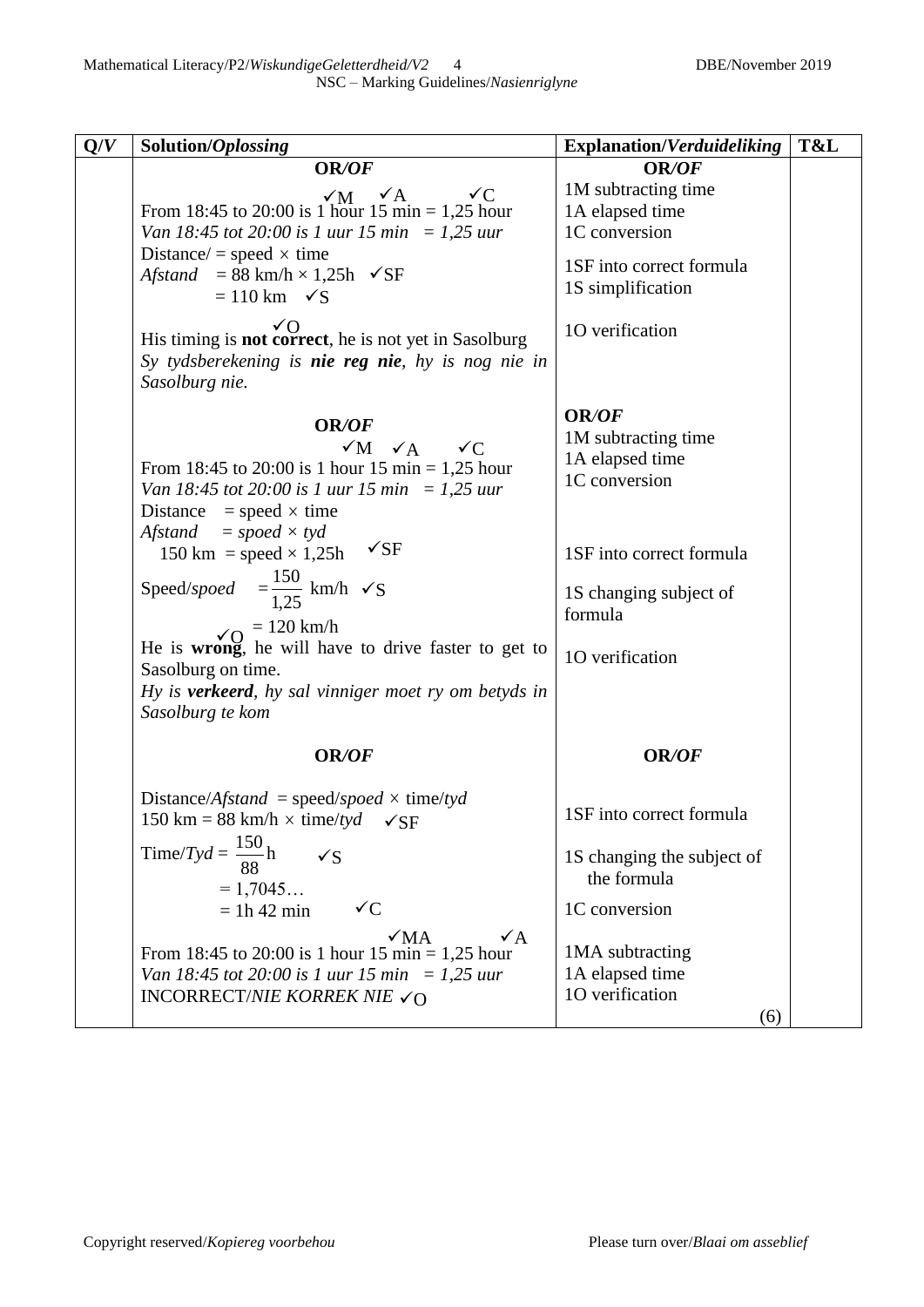| Q/V   | Solution/Oplossing                                                                                                   | <b>Explanation/Verduideliking</b>                                     | T&L                 |
|-------|----------------------------------------------------------------------------------------------------------------------|-----------------------------------------------------------------------|---------------------|
| 1.2.1 | Volume of a rectangular prism<br>$=$ length $\times$ width $\times$ height                                           |                                                                       | M<br>L <sub>3</sub> |
|       | Volume van n reghoekige prisma<br>$=$ lengte $\times$ breedte $\times$ hoogte                                        | 1C m to cm                                                            |                     |
|       | $= 300 \text{ cm} \times 68,5 \text{ cm} \times 40 \text{ cm}$ $\checkmark$ SF                                       | 1C mm to cm<br>1SF substitution                                       |                     |
|       | = 822 000 cm <sup>3</sup> $\checkmark$ A or/of 822 $\ell$                                                            | 1A volume                                                             |                     |
|       | Capacity/Kapasiteit = 485 $\ell$ = 485 000 cm <sup>3</sup> $\checkmark$ C                                            | 1C conversion                                                         |                     |
|       | Volume of the concrete (in $cm3$ )<br>Volume van die beton (in $cm3$ )<br>$= 822\,000 - 485\,000$ $\checkmark$ MA    | 1MA subtracting capacity                                              |                     |
|       | $= 337000$ $\checkmark$ CA                                                                                           | 1CA concrete volume<br>(7)                                            |                     |
| 1.2.2 | Number of cows/aantal koeie = $\frac{485}{56}$<br>$\sqrt{MA}$                                                        | 1MA dividing by 56                                                    | M<br>L4             |
|       | $\sqrt{A}$<br>$= 8,66$<br>CORRECT /KORREK $\checkmark$ O                                                             | 1A simplification<br>10 conclusion                                    |                     |
|       | OR/OF                                                                                                                | OR/OF                                                                 |                     |
|       | Volume = $56\ell \times 8$ $\checkmark$ MA<br>$= 448 \ell \sqrt{A}$<br>$\sqrt{O}$<br><b>CORRECT /KORREK</b><br>OR/OF | 1MA multiplying by 8<br>1A simplification<br>10 verification<br>OR/OF |                     |
|       | Volume per cows/per koei = $\frac{485\ell}{c}$<br>$\sqrt{MA}$                                                        | 1MA division by 8                                                     |                     |
|       | $\checkmark$ A<br>$= 60,625 \; \ell$                                                                                 | 1A simplification                                                     |                     |
|       | $\sqrt{O}$<br><b>CORRECT /KORREK</b>                                                                                 | 10 verification                                                       |                     |
|       | OR/OF                                                                                                                | OR/OF                                                                 |                     |
|       | $56 \times 8 \times 1000$ cm <sup>3</sup> $\checkmark$ MA<br>$= 448000 \text{ cm}^3 \checkmark \text{A}$             | 1MA multiplying by 8; 1 000<br>1A simplification                      |                     |
|       | CORRECT / KORREK √O                                                                                                  | 1O verification<br>(3)                                                |                     |
| 1.2.3 | = $\frac{485}{2}$ = 242,5 $\ell \checkmark{}$ MA<br>Volume                                                           | 1MA dividing by 2                                                     | M<br>L2             |
|       | Time/Tyd = $\frac{242,5 \ell}{14,5 \ell \text{/min}}$ $\checkmark$ MA                                                | 1MA dividing by rate                                                  |                     |
|       | $= 16,724$<br>$\approx 17$ min $\sqrt{R}$                                                                            | 1R time                                                               |                     |
|       |                                                                                                                      |                                                                       |                     |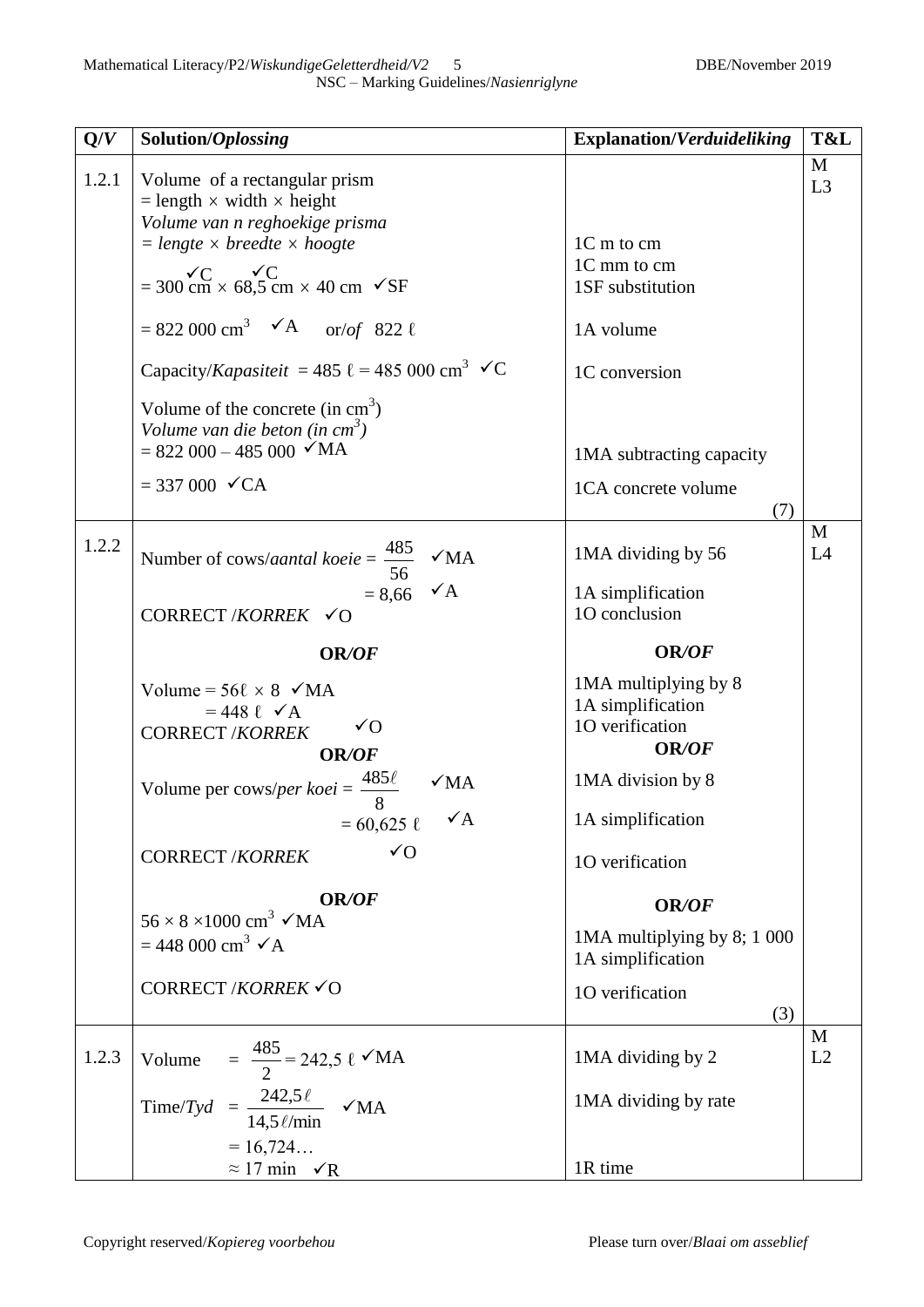| Solution/Oplossing                                                                                                                                                                                                                              | <b>Explanation/Verduideliking</b>                                                                                                                          | T&L                                                                                            |
|-------------------------------------------------------------------------------------------------------------------------------------------------------------------------------------------------------------------------------------------------|------------------------------------------------------------------------------------------------------------------------------------------------------------|------------------------------------------------------------------------------------------------|
| <b>OR/OF</b><br>Time to fill $/$ Tyd om vol te maak                                                                                                                                                                                             | <b>OR/OF</b>                                                                                                                                               |                                                                                                |
| $= 485 \; \ell \div 14.5 \; \ell/min \; \sqrt{MA}$                                                                                                                                                                                              | 1 MA dividing by rate                                                                                                                                      |                                                                                                |
| $= 33,44827586 \text{ min}$                                                                                                                                                                                                                     |                                                                                                                                                            |                                                                                                |
| Time for half empty/ $Tyd$ vir half leeg<br>$= 33,44827586 \text{ min} \div 2 \quad \checkmark \text{MA}$<br>$= 16,72413793$<br>$\approx 17 \sqrt{R}$                                                                                           | 1MA dividing by 2<br>1R time<br>(3)                                                                                                                        |                                                                                                |
| $9,2 \text{ m}$<br>$\checkmark$ $\checkmark$ $\land$ $\land$                                                                                                                                                                                    | 2A estimated distance<br>[accept answers in the range]<br>9,0 m to 9,5m<br>(2)                                                                             | <b>MP</b><br>L2                                                                                |
| Measured distance/ <i>Gemete afstand</i> = 174 mm $\overbrace{A}^{\overbrace{A}}$<br>Distance from stand 10 to 17 = 4,5 $\times$ 7 + 5 = 36,5 m <sup>2</sup><br>Afstand vanaf stalletjie 10 tot $17 = 4.5 \times 7 + 5 = 36.5$ m<br>Scale/Skaal | 1A measurement (as per<br>province)<br>1A distance                                                                                                         | MP<br>L <sub>3</sub>                                                                           |
| 174 mm : 36,5 m $\checkmark$ M<br>$= 174$ mm : 36 500 mm                                                                                                                                                                                        | 1M concept of scale                                                                                                                                        |                                                                                                |
|                                                                                                                                                                                                                                                 |                                                                                                                                                            |                                                                                                |
|                                                                                                                                                                                                                                                 |                                                                                                                                                            |                                                                                                |
| $\mathsf{v}_A$<br>Measured distance/ <i>Gemete afstand</i> = 174 mm $\overbrace{\phantom{1}}^{4}$<br>Distance from stand 10 to 17 = 4,5 × 7 + 5 = 36,5 m<br>Afstand vanaf stalletjie 10 tot $17 = 4.5 \times 7 + 5 = 36.5$ m                    | province)<br>1A distance                                                                                                                                   |                                                                                                |
| $17,4 \text{ cm} = 36,5 \text{ m}$<br>1 cm = 2,0977011m $\sqrt{M}$<br>$\therefore$ 1 cm = 2,1 m<br>$\checkmark$ CA                                                                                                                              | 1M concept of scale<br>1CA simplified scale<br>[accept measured answers in the<br>range $\pm$ 2 mm from province<br>measurement]<br>(4)                    |                                                                                                |
| $4 m \times 4 m = 16 m^2$ is R22 942.<br>$\therefore$ 1m <sup>2</sup> = $\frac{22\,942}{16}$ = R1 433,88                                                                                                                                        | 1MA unit price                                                                                                                                             | $\mathbf{F}$<br>L4                                                                             |
| Area stand 26/Opp van stalletjie 26                                                                                                                                                                                                             | 1RT dimensions of stand 26                                                                                                                                 |                                                                                                |
| $Cost/Koste = R1\,433,88 \times 18 \text{ m}^2$<br>$\sqrt{M}$                                                                                                                                                                                   | 1M multiply by 18                                                                                                                                          |                                                                                                |
| $\therefore$ NOT VALID /NIE GELDIG nie $\checkmark$ O                                                                                                                                                                                           |                                                                                                                                                            |                                                                                                |
|                                                                                                                                                                                                                                                 | $1:209,8 \checkmark$ CA<br>$\approx$<br>OR/OF<br>Scale/Skaal<br>$= 4 \text{ m} \times 4.5 \text{ m} = 18 \text{ m}^2$<br>$=$ R25 809,84<br>$\checkmark$ CA | 1CA simplified scale<br>OR/OF<br>1A measurement (as per<br>1CA simplification<br>10 conclusion |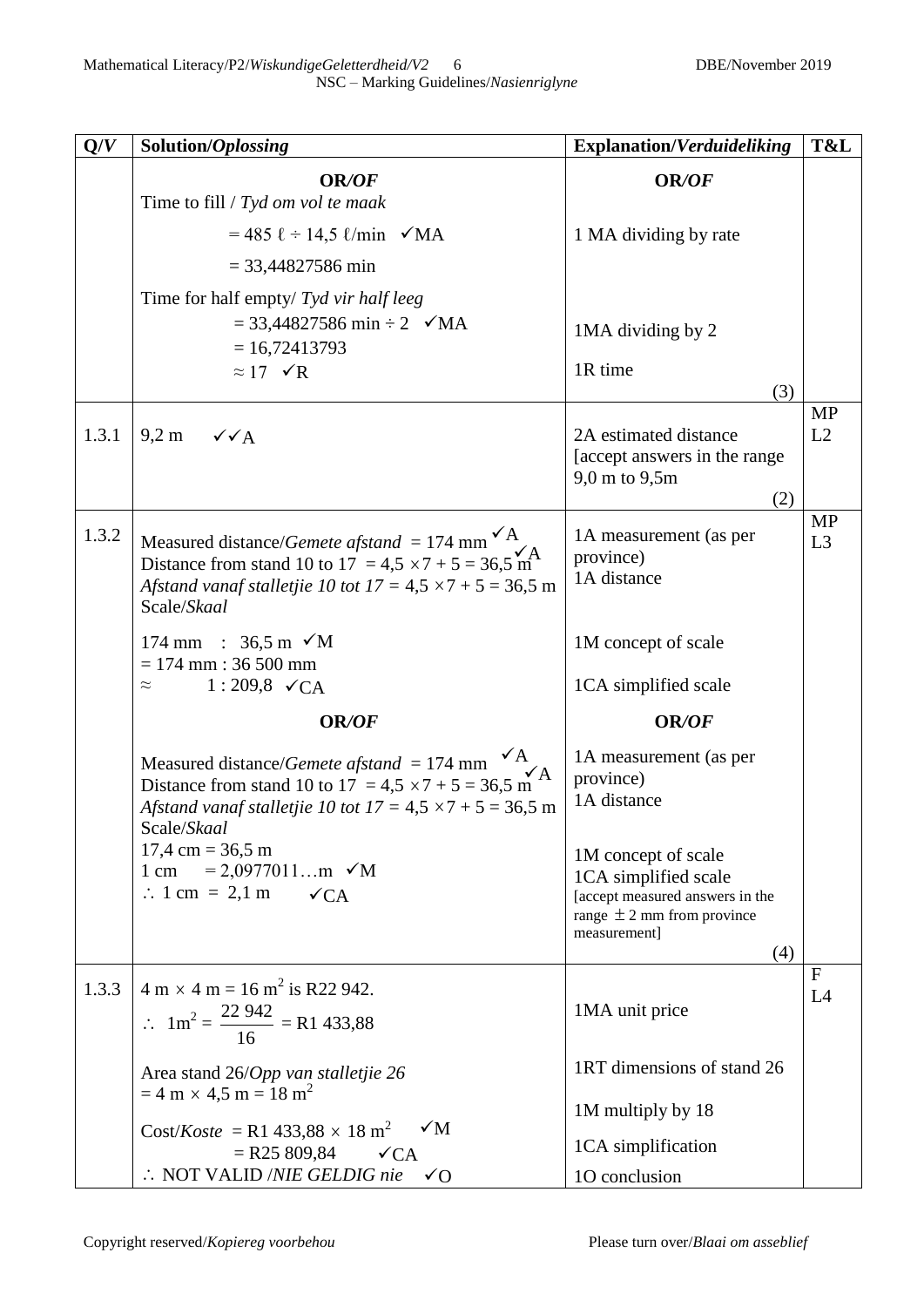| Solution/Oplossing                                                                                                                                                                                                                                                                    | <b>Explanation/Verduideliking</b>                                                                                           | T&L    |
|---------------------------------------------------------------------------------------------------------------------------------------------------------------------------------------------------------------------------------------------------------------------------------------|-----------------------------------------------------------------------------------------------------------------------------|--------|
| OR/OF                                                                                                                                                                                                                                                                                 | OR/OF                                                                                                                       |        |
| Area stand 26/Opp van stalletjie 26<br>$= 4 \text{ m} \times 4.5 \text{ m} = 18 \text{ m}^2$ $\checkmark$ RT                                                                                                                                                                          | 1RT dimensions of stand 26                                                                                                  |        |
| $\text{Cost}/\text{Kost} = \frac{22\,942}{10.000} \times 18$<br>$\sqrt{M}$<br>16 $\sqrt{MA}$                                                                                                                                                                                          | 1MA divide by 16<br>1M multiply by 18                                                                                       |        |
| $=$ R25 809,75 $\checkmark$ CA<br>$\therefore$ NOT VALID /NIE GELDIG nie $\checkmark$ O                                                                                                                                                                                               | 1CA simplification<br>10 conclusion                                                                                         |        |
| OR/OF                                                                                                                                                                                                                                                                                 | OR/OF                                                                                                                       |        |
| $4 m \times 4 m = 16 m^2$ is R22 942<br>Stand/ <i>stalletjie</i> $26 = 4 \text{ m} \times 4.5 \text{ m}$<br>$\sqrt{RT}$                                                                                                                                                               | 1RT dimensions of stand 26                                                                                                  |        |
| Cost of stand 26 /Koste vir stalletjie 26<br>$\simeq$ R22 942 $\div$ 4 $\times$ 4,5 $\simeq$ M                                                                                                                                                                                        | 1MA divide by 4<br>1M multiply by 4,5                                                                                       |        |
| $\sqrt{CA}$                                                                                                                                                                                                                                                                           | 1CA simplification                                                                                                          |        |
| $\therefore$ NOT VALID /NIE GELDIG nie $\checkmark$ O                                                                                                                                                                                                                                 | 10 conclusion                                                                                                               |        |
| OR/OF                                                                                                                                                                                                                                                                                 | OR/OF                                                                                                                       |        |
| $\therefore \quad 1 \text{m}^2 = 22.942$<br>16<br>$= R1 433,88$ $\checkmark$ MA<br>$4 \text{ m} \times 4.5 \text{ m} = 18 \text{ m}^2 \checkmark$ RT is R25 000<br>$1m^2 = 25000$<br>18<br>$= R1 388, 89 \checkmark CA$<br>R1 433,88 $\neq$ R1 388,89<br>:. NOT VALID /NIE GELDIG nie | 1MA unit price<br>1RT dimensions of stand 26<br>1M divide by 18<br>1CA simplification<br>10 conclusion<br><b>NPR</b><br>(5) |        |
|                                                                                                                                                                                                                                                                                       | $=$ R25 809,75<br>$4 m \times 4 m = 16 m^2$ is R22 942                                                                      | $[39]$ |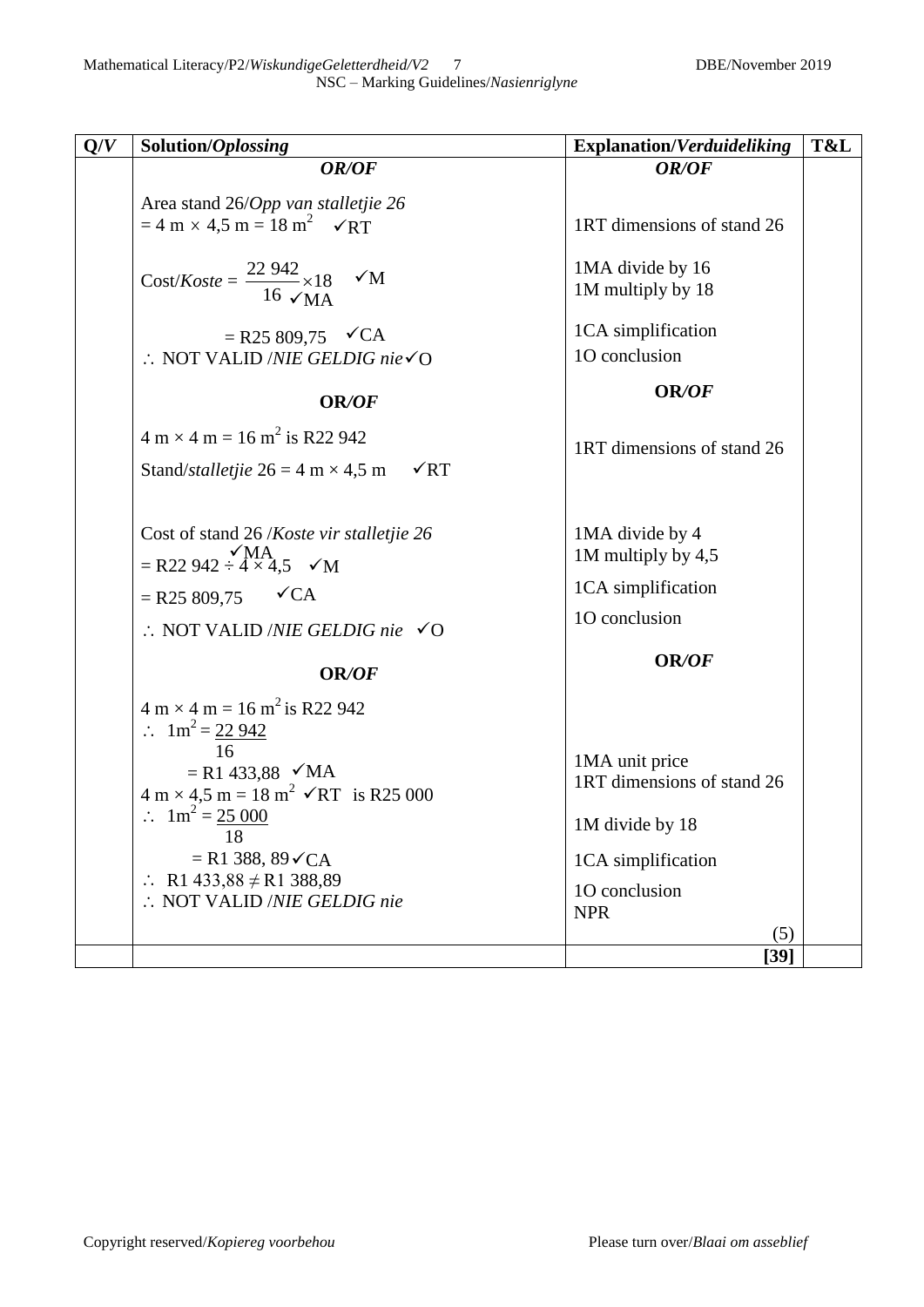|       | <b>QUESTION/VRAAG 2 [38 MARKS/PUNTE]</b>                                                                                                                                                                                                                                                                                                                                                                                |                                                                                                                           |         |
|-------|-------------------------------------------------------------------------------------------------------------------------------------------------------------------------------------------------------------------------------------------------------------------------------------------------------------------------------------------------------------------------------------------------------------------------|---------------------------------------------------------------------------------------------------------------------------|---------|
| Q/V   | Solution/Oplossing                                                                                                                                                                                                                                                                                                                                                                                                      | <b>Explanation/Verduideliking</b>                                                                                         | T/L     |
| 2.1.1 | $\checkmark C$<br>R287 240 000 000<br>$Mean/Gemiddelde =$<br>$\sqrt{MA}$<br>148 266                                                                                                                                                                                                                                                                                                                                     | 1C billion to rand<br>1MA dividing by 148 266                                                                             | D<br>L4 |
|       | $=$ R1 937 328,855 per year/per jaar<br>$=$ R1 937 328,855 $\div$ 12<br>Monthly mean<br>$\sqrt{MA}$<br>Maandelikse gemid. = R161 444,07 $\checkmark$ CA                                                                                                                                                                                                                                                                 | 1MA dividing by 12<br>1CA monthly income                                                                                  |         |
|       | <b>INCORRECT / NIE KORREK nie</b><br>$\sqrt{O}$                                                                                                                                                                                                                                                                                                                                                                         | 10 conclusion                                                                                                             |         |
|       | <b>OR/OF</b>                                                                                                                                                                                                                                                                                                                                                                                                            | <b>OR/OF</b>                                                                                                              |         |
|       | ✓C<br>287 240 000 000<br>Mean/ <i>Gemid.</i> = $\frac{2}{3}$<br>$\sqrt{MA}$<br>148266                                                                                                                                                                                                                                                                                                                                   | 1C billion to rand<br>1MA dividing by 148 266                                                                             |         |
|       | $=$ R1 937 328,855 per year/ <i>per jaar</i><br>Then: R161 000 $\times$ 12 = R1 932 000 per year/ <i>per jaar</i><br><b>INCORRECT / NIE KORREK nie</b><br>$\sqrt{O}$                                                                                                                                                                                                                                                    | 1MA multiply by 12<br>1CA yearly income<br>10 conclusion                                                                  |         |
|       | <b>OR/OF</b><br>Total monthly income of millionaires                                                                                                                                                                                                                                                                                                                                                                    | <b>OR/OF</b>                                                                                                              |         |
|       | Totale maandelikse inkomste<br>$\sqrt{MA}$<br>$= 161\,000 \times 148\,266$<br>$=$ R23 870 826 000                                                                                                                                                                                                                                                                                                                       | 1MA multiply by 148 266                                                                                                   |         |
|       | Total annual income/ Totale jaarlikse inkomste<br>$=$ R23 870 826 000 $\times$ 12 $\checkmark$ MA<br>$=$ R286 449 912 000 $\sqrt{CA}$<br>$\sqrt{C}$<br>Total taxable annual income is R287,24 billion<br>Totale belasbare inkomste is R287,24 miljard                                                                                                                                                                   | 1MA multiply by 12<br>1CA yearly income<br>1C billion to rand                                                             |         |
|       | <b>INCORRECT / NIE KORREK nie</b><br>$\sqrt{O}$                                                                                                                                                                                                                                                                                                                                                                         | 10 conclusion                                                                                                             |         |
|       | <b>OR/OF</b><br>Income per year per person/ Jaarlikse inkomste per persoon<br>$=$ R161 000 $\times$ 12 $\checkmark$ MA<br>Total income per year /Totale jaarlikse inkomste<br>$=$ R1 932 000 $\times$ 148 266 $\checkmark$ MA<br>$\sqrt{CA}$<br>$=$ R286 449 912 000 = R286,449912 billion <i>[miljard</i> ]<br>$\neq$ R287,24 billion/ <i>miljard</i><br>$\sqrt{C}$<br>$\sqrt{O}$<br><b>INCORRECT / NIE KORREK nie</b> | OR/OF<br>1MA multiply by 12<br>1MA multiply by 148 266<br>1CA yearly income<br>1C billion to rand<br>10 conclusion        |         |
|       | OR/OF                                                                                                                                                                                                                                                                                                                                                                                                                   |                                                                                                                           |         |
|       | Income per year per person/ Jaarlikse inkomste per persoon<br>$=$ R0,161 million $\times$ 12<br>$\sqrt{MA}$<br>Total income/Totale inkomste<br>$=$ R1,932 mil $\times$ 148 266 $\checkmark$ MA<br>$=$ R286 449,912 mil $\checkmark$ CA<br>$=$ R286,449912 billion/ <i>miljard</i> $\checkmark C$<br>$\neq$ R287,24 billion/ <i>miljard</i>                                                                              | <b>OR/OF</b><br>1MA multiply by 12<br>1MA multiply by 148 266<br>1CA yearly income<br>1C billion to rand<br>10 conclusion |         |
|       | $\sqrt{O}$<br><b>INCORRECT /NIE KORREK nie</b>                                                                                                                                                                                                                                                                                                                                                                          |                                                                                                                           |         |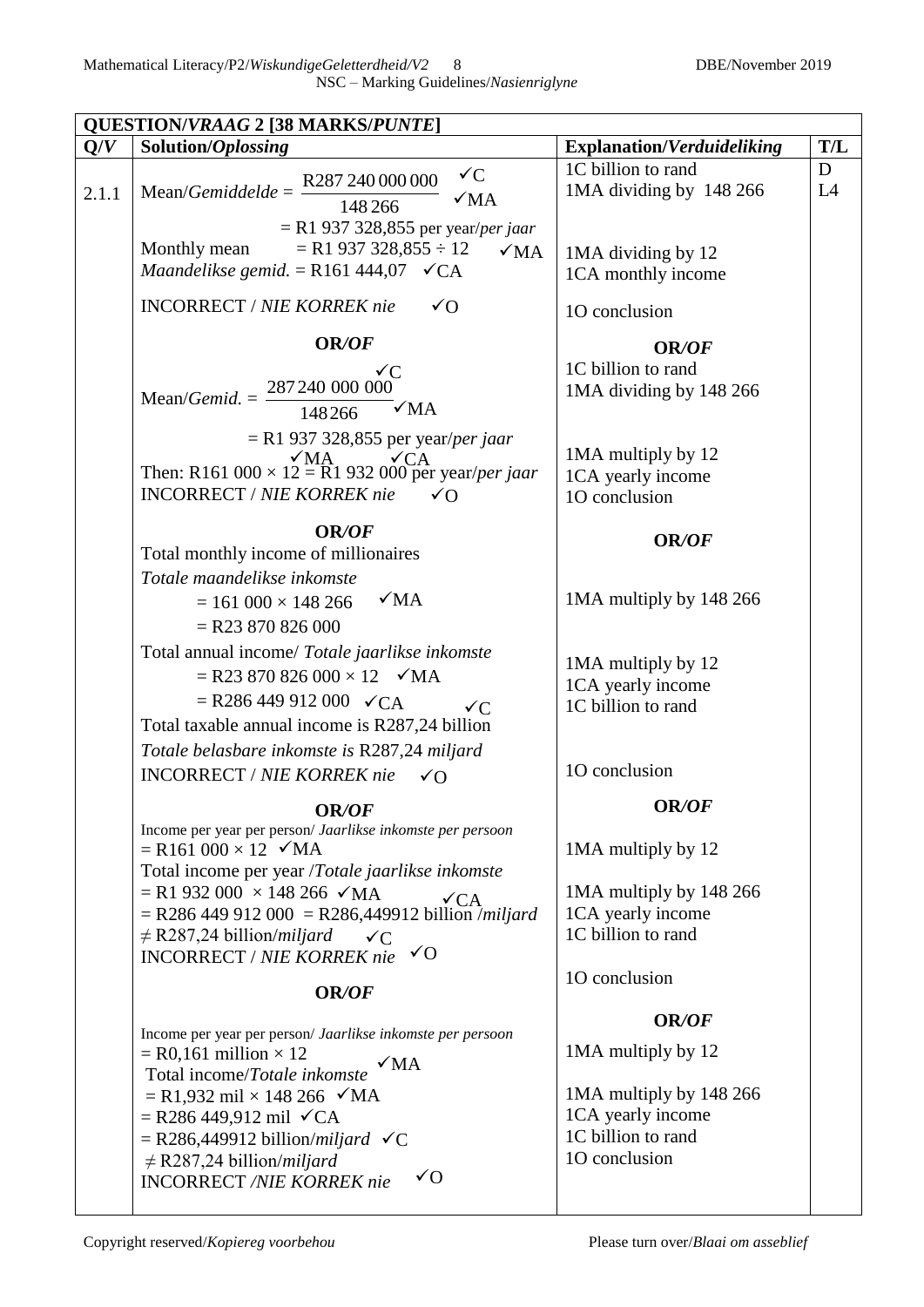NSC – Marking Guidelines/*Nasienriglyne*

| Q/V   | Solution/Oplossing                                                                                                         | <b>Explanation/Verduideliking</b> | T/L            |
|-------|----------------------------------------------------------------------------------------------------------------------------|-----------------------------------|----------------|
|       | <b>OR/OF</b>                                                                                                               | OR/OF                             |                |
|       | Income per year per person/ Jaarlikse inkomste per persoon                                                                 | 1C billion to rand                |                |
|       | ✓C                                                                                                                         | 1MA multiply by 12                |                |
|       | $=$ R0,000161 billion/miljard $\times$ 12 $\checkmark$ MA<br>Total income /totale inkomste                                 |                                   |                |
|       |                                                                                                                            | 1MA multiply by 148 266           |                |
|       | $=$ R0,001932 billion/ <i>miljard</i> $\times$ 148 266 $\checkmark$ MA<br>$=$ R286,449912 billion /miljard $\checkmark$ CA | 1CA yearly income                 |                |
|       | $\neq$ R287,24 billion/ <i>miljard</i>                                                                                     |                                   |                |
|       | $\sqrt{O}$<br><b>INCORRECT/ NIE KORREK nie</b>                                                                             | 10 conclusion                     |                |
|       |                                                                                                                            | (5)                               |                |
|       |                                                                                                                            |                                   | D              |
| 2.1.2 | $148~266$ MA                                                                                                               | 1MA dividing                      | L3             |
|       | Number/Getal = 148 266 $\times \frac{100}{105,0065} = \frac{148266}{1,050065}$ $\sqrt{A}$                                  | 1A 105,0065%                      |                |
|       | $= 141 196,97$                                                                                                             |                                   |                |
|       | $\approx$ 141 196 or 141 197 $\checkmark$ CA                                                                               | 1CA simplification                |                |
|       |                                                                                                                            | (3)                               |                |
|       |                                                                                                                            |                                   | $\mathbf F$    |
| 2.2.1 | Medical scheme tax rebate/Mediese- skema belasting                                                                         |                                   | L2             |
|       | krediet                                                                                                                    | 1RT correct value                 |                |
|       | $\sqrt{RT}$<br>$=$ R310 $\times$ 2 $\times$ 12 $\checkmark$ MA                                                             | 1MA multiplying                   |                |
|       | $=$ R7 440 $\checkmark$ CA                                                                                                 | 1CA simplification                |                |
|       |                                                                                                                            | AO                                |                |
|       |                                                                                                                            | (3)                               |                |
|       |                                                                                                                            | <b>CA from Q2.2.1</b>             | F              |
| 2.2.2 | Tax payable/Belasting betaalbaar                                                                                           |                                   | L <sub>3</sub> |
|       | $\sqrt{A}$<br>$\sqrt{A}$<br>$\sqrt{\text{SF}}$                                                                             | 1A correct tax bracket            |                |
|       | $=$ R532 041 + 45% (R2 045 364 – R1 500 000)                                                                               | 1A for 2 045 364                  |                |
|       | $=$ R777 454,80 $\checkmark$ S                                                                                             | 1SF correct substitution          |                |
|       |                                                                                                                            | 1S simplification                 |                |
|       | Tax after rebate/Belasting na korting                                                                                      |                                   |                |
|       | $\sqrt{\rm MA}$                                                                                                            |                                   |                |
|       | $\sqrt{M}$<br>= R777 454,80 – R14 067 – R7 713                                                                             | 1M subtracting rebates            |                |
|       | $=$ R755 674,80                                                                                                            | 1MA both correct values           |                |
|       |                                                                                                                            |                                   |                |
|       | Tax payable/Belasting betaalbaar                                                                                           |                                   |                |
|       | $=$ R755 674,80 – R7 440<br>$\sqrt{MCA}$                                                                                   |                                   |                |
|       |                                                                                                                            | 1MCA subtracting MST rebate       |                |
|       | $=$ R748 234,80<br>$\sqrt{CA}$                                                                                             | 1CA tax                           |                |
|       |                                                                                                                            | (8)                               |                |
|       |                                                                                                                            |                                   | $\mathbf F$    |
| 2.3.1 | 600000<br>$\sqrt{MA}$                                                                                                      | 1MA dividing by euro              | L3             |
|       | Earning/ <i>Verdienste</i> in Euro =<br>7,47                                                                               |                                   |                |
|       | $\checkmark$ A<br>$= 80321,28514$                                                                                          | 1A simplification                 |                |
|       |                                                                                                                            |                                   |                |
|       | $\sqrt{MCA}$<br>Earning/Verdienste in rand = $80\,321,28514 \times 15,64$                                                  | 1MCA multiplying                  |                |
|       |                                                                                                                            |                                   |                |
|       | $\sqrt{CA}$<br>$=$ R1 256 224,90                                                                                           | 1CA value                         |                |
|       |                                                                                                                            |                                   |                |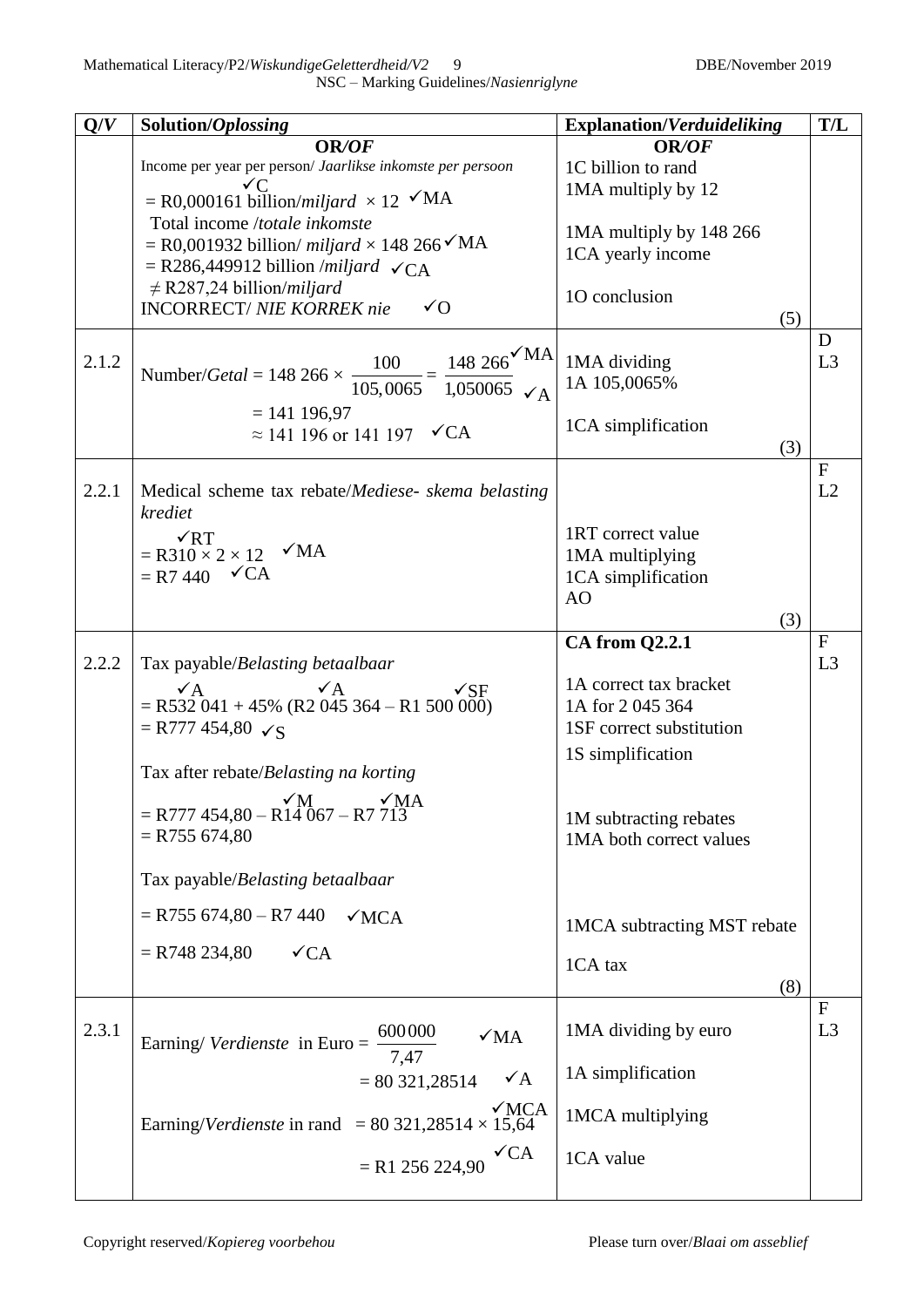NSC – Marking Guidelines/*Nasienriglyne*

| Q/V   | Solution/Oplossing                                                                              | <b>Explanation/Verduideliking</b>      | T&L          |
|-------|-------------------------------------------------------------------------------------------------|----------------------------------------|--------------|
|       | OR/OF                                                                                           | OR/OF                                  |              |
|       | Conversion ratio/ <i>Herleidingsverhouding</i>                                                  |                                        |              |
|       | $15.64$ $\times$ MA = 2,093708166<br>$\checkmark$ A                                             | 1MA dividing by euro                   |              |
|       | $=$ $\frac{1}{1}$                                                                               | 1A simplification                      |              |
|       |                                                                                                 |                                        |              |
|       | $\sqrt{M}$<br>Earning/Verdien = Kr600 000 $\times$ 2,093708166                                  | 1M multiplying                         |              |
|       | $\sqrt{CA}$<br>$=$ R1 256 224,90                                                                | 1CA simplification                     |              |
|       | OR/OF                                                                                           | OR/OF                                  |              |
|       | R15,64 = Kr7,47 $\checkmark$ M<br>R2,0937 = Kr1 $\checkmark$ A                                  |                                        |              |
|       |                                                                                                 | 1M equation the rates<br>1A unit ratio |              |
|       | ∴ Kr600 000 × R2,0937 $\checkmark$ M                                                            | 1M multiplying                         |              |
|       | $= R1 256 224,90 \quad \checkmark{CA}$                                                          | 1CA simplification                     |              |
|       |                                                                                                 | (4)                                    |              |
|       |                                                                                                 |                                        | $\mathbf{F}$ |
| 2.3.2 | Total deductions/totale aftrekkings                                                             |                                        | L4           |
|       | $=$ Kr229 760 + Kr48 000 + Kr37 200r                                                            | 1A total deductions                    |              |
|       | $=$ Kr314 960 $\checkmark$ A                                                                    |                                        |              |
|       |                                                                                                 | 1M percentage calculation              |              |
|       | Percentage/Persentasie = $\frac{\text{Kr314960}}{\text{Cr30000}} \times \frac{\text{M}}{100\%}$ |                                        |              |
|       | Kr600000                                                                                        |                                        |              |
|       | $\approx$ 52,49% $\checkmark$ CA                                                                | 1CA simplification                     |              |
|       |                                                                                                 |                                        |              |
|       | $\sqrt{0}$<br><b>VALID/GELDIG</b>                                                               | 10 conclusion                          |              |
|       | OR/OF                                                                                           | <b>OR/OF</b>                           |              |
|       | Total deductions/totale aftrekkings                                                             |                                        |              |
|       | $=$ Kr48 000 + Kr37 200 + Kr229 760                                                             |                                        |              |
|       | $=$ Kr314 960<br>$\checkmark$ A                                                                 | 1A total deductions                    |              |
|       |                                                                                                 |                                        |              |
|       | Amount/ <i>bedrag</i> = Kr600 000 $\times$ 52%<br>$\sqrt{M}$                                    | 1M percentage calculation              |              |
|       | $=$ Kr312 000 $\checkmark$ CA                                                                   | 1CA simplification                     |              |
|       | $\sqrt{0}$                                                                                      | 10 conclusion                          |              |
|       | <b>VALID/GELDIG</b>                                                                             |                                        |              |
|       | <b>OR/OF</b>                                                                                    | <b>OR/OF</b>                           |              |
|       | $220\,760 + 48\,000 + 37\,200 = 314\,960$                                                       |                                        |              |
|       | To Euro = 314 960 $\div$ 7,47 = $\text{\textsterling}42$ 163,32                                 |                                        |              |
|       | To rand = $\text{\textsterling}42\,163,32 \times \text{R}15,64$                                 |                                        |              |
|       | $=$ R659 434,32 $\checkmark$ A                                                                  | 1A total deductions                    |              |
|       |                                                                                                 |                                        |              |
|       | Percentage/ Persentasie = $\frac{R659434,32}{R1256224,98} \times 100\%$ $\checkmark$ M          | 1M percentage calculation              |              |
|       |                                                                                                 |                                        |              |
|       | $= 52,493\%$                                                                                    |                                        |              |
|       | $= 52\%$ $\checkmark$ CA                                                                        | 1CA simplification                     |              |
|       | VALID/GELDIG $\checkmark$ O                                                                     | 10 conclusion                          |              |
|       |                                                                                                 | (4)                                    |              |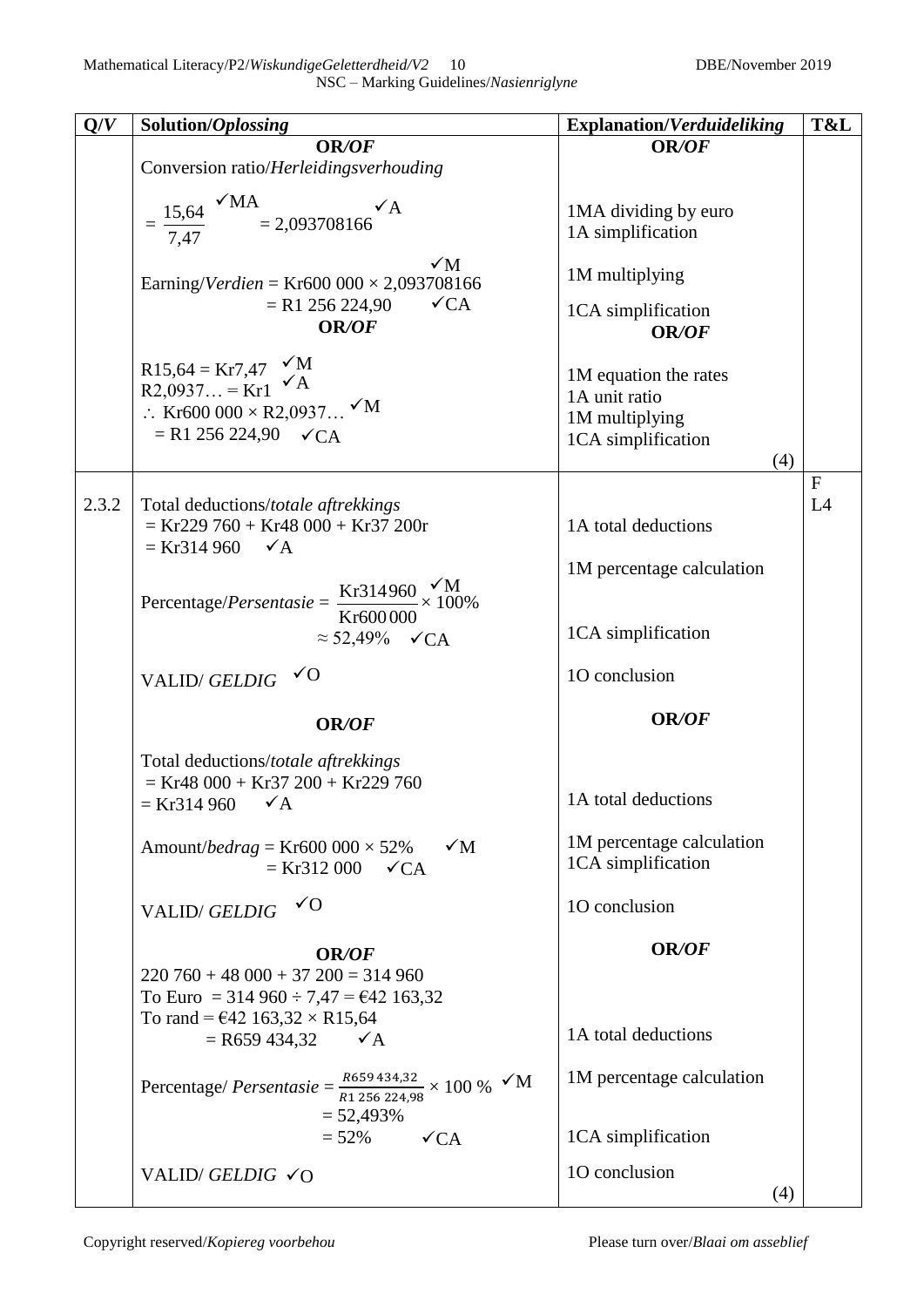| Q/V          | Solution/Oplossing                                                                                                                                | <b>Explanation/Verduideliking</b>                                                                | T&L                |
|--------------|---------------------------------------------------------------------------------------------------------------------------------------------------|--------------------------------------------------------------------------------------------------|--------------------|
| 2.4.1        | $\sqrt{\sqrt{A}}$<br>United States of America<br>Verenigde State van Amerika                                                                      | 2A correct country                                                                               | D<br>L2            |
|              | 2.4.2 $P = \frac{2}{23} \sqrt{A}$                                                                                                                 | (2)<br>1A numerator<br>1A denominator                                                            | $\mathbf{P}$<br>L2 |
|              | $= 0,08695652174$<br>$\approx 0.087$ $\checkmark$ R                                                                                               | 1R correct form<br>(3)                                                                           |                    |
| 2.4.3<br>(a) | $Q2 = 40$ $\checkmark$ A                                                                                                                          | 2A median<br>(2)                                                                                 | D<br>L2            |
| 2.4.3<br>(b) | $Q1 = 33 \n\begin{cases} \n\sqrt{A} \\ \nQ3 = 45 \n\end{cases}$<br>$IQR = 45 - 33 \quad \checkmark MCA$<br>$=12$<br>CORRECT/KORREK $\checkmark$ O | 1A quartile 1<br>1A quartile 3<br>1MCA IQR with at least one<br>correct value<br>10 verification | D<br>L4            |
|              |                                                                                                                                                   | (4)<br>$[38]$                                                                                    |                    |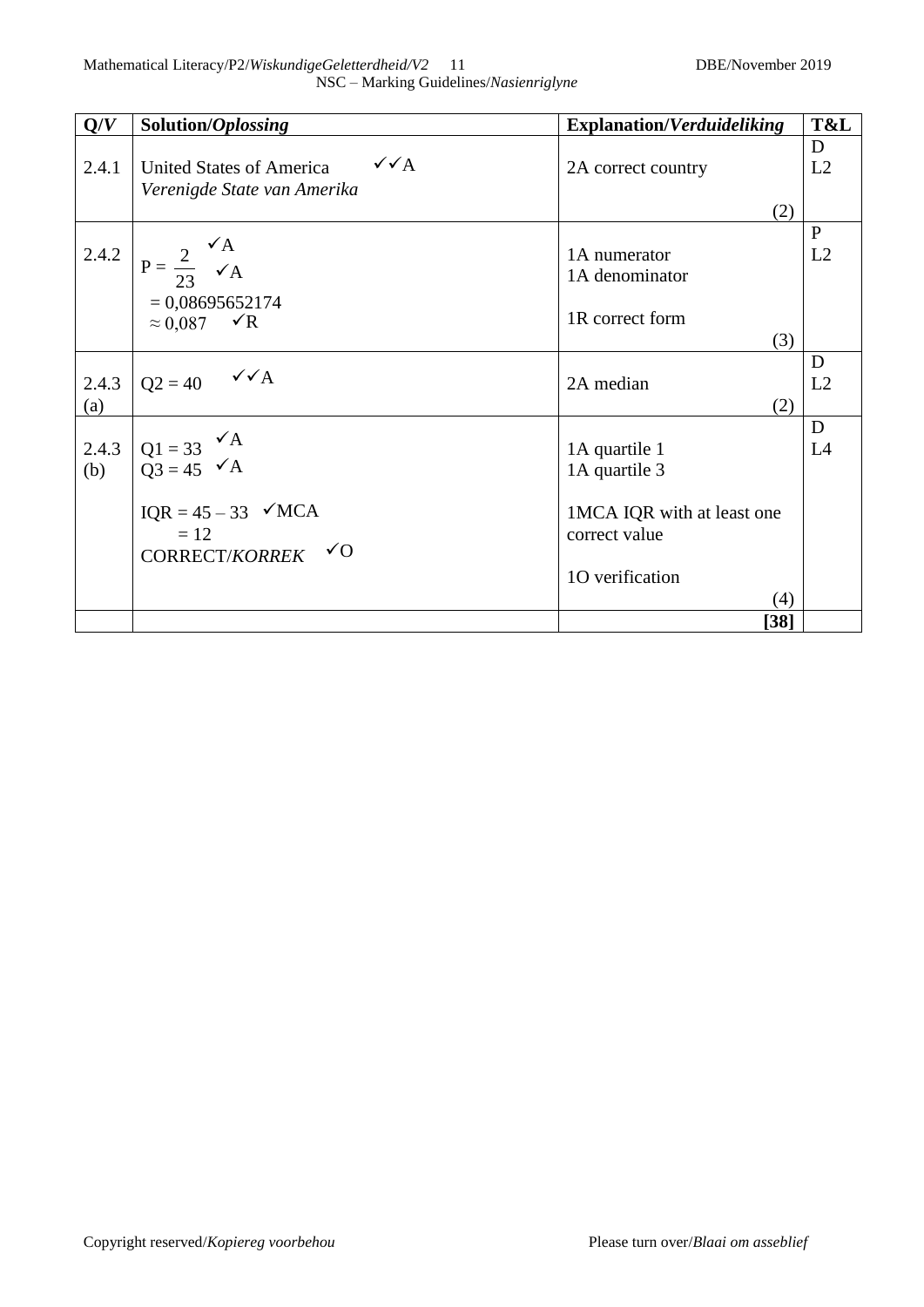|       | <b>QUESTION/VRAAG 3 [35 MARKS/PUNTE]</b>                                                                                                |                                                                |                                |
|-------|-----------------------------------------------------------------------------------------------------------------------------------------|----------------------------------------------------------------|--------------------------------|
| Q/V   | Solution/Oplossing                                                                                                                      | <b>Explanation/Verduideliking</b>                              | T&L                            |
| 3.1.1 | $\sqrt{MA}$<br>Rate per h/ <i>Tarief per uur</i> $\frac{R31050}{\sqrt{M}}$ = R1 725/h                                                   | 1MA dividing by 18                                             | $\mathbf F$<br>L2              |
|       | Rate / <i>Tarief</i> per min = $\frac{R1725}{60}$ = R28,75/min                                                                          | 1M dividing by 60<br>1CA rate                                  |                                |
|       | OR/OF<br>Rate per 18 hours/Tarief per18 uur                                                                                             | OR/OF                                                          |                                |
|       | $=$ $\frac{R31 050}{60}$ = R517,50/18 h $\checkmark$ MA                                                                                 | 1MA dividing by 60                                             |                                |
|       | Rate /Tarief per min = $\frac{R517,50}{18}$<br>$\sqrt{M}$                                                                               | 1M dividing by 18                                              |                                |
|       | $=$ R28,75/min $\checkmark$ CA                                                                                                          | 1CA rate                                                       |                                |
|       | OR/OF                                                                                                                                   | OR/OF                                                          |                                |
|       | 18 hours / <i>uur</i> × 60 = 1 080 minutes/ <i>minute</i> $\checkmark$ MA                                                               | 1MA conversion to minutes                                      |                                |
|       | $\times$ M<br>$\sqrt{CA}$<br>Solo rate/ alleenvlug tarief = $\frac{31\,050}{1\,080}$ = R28,75/min                                       | 1M dividing by 1 080<br>1CA rate<br>AO                         |                                |
|       |                                                                                                                                         | (3)                                                            |                                |
| 3.1.2 | Cost/Koste<br>= $28 \times R2\,050 + R31\,050 + \frac{15}{3} \times R1\,242 + R700 +$                                                   | 1MA multiplying cost by<br>hours<br>1MA theory lesson cost     | $\mathbf{F}$<br>L <sub>3</sub> |
|       | $R6544 + 7 \times R190$ $\checkmark$ MA                                                                                                 | 1MA number of exams by<br>cost                                 |                                |
|       | $=$ R57 400 + R31 050 + R6 210 + R700 + R6 544 +<br>R1 330                                                                              | 1M adding ALL values                                           |                                |
|       | $\sqrt{CA}$<br>$=$ R103 234                                                                                                             | 1CA simplification<br>(5)                                      |                                |
| 3.2   | $\sqrt{M}$<br>Interest 1 <sup>st</sup> year/ <i>Rente 1</i> <sup>ste</sup> jaar = R90 000 $\times$ 8,5%<br>$= R7650 \quad \checkmark$ A | 1MA multiplying by the %<br>$1A$ 1 <sup>st</sup> year interest | $\mathbf{F}$<br>L4             |
|       | Balance year $1/Balans$ <i>jaar</i> $1 = R$ 90 000 + R7 650<br>$=$ R97 650 $\checkmark$ CA                                              | $1CA$ 1 <sup>st</sup> year balance                             |                                |
|       | Interest $2nd$ year/ <i>Rente</i> $2de$ jaar = R97 650 × 8,5%<br>$=$ R8 300,25 $\checkmark$ CA                                          | $1CA$ $2nd$ year interest                                      |                                |
|       | Balance at end of $2^{nd}$ year/Balans teen einde $2^{de}$ jaar<br>$=$ R97 650 + R8 300,25<br>$=$ R105 950,25 $\checkmark$ CA           | $1CA$ $2nd$ year balance                                       |                                |
|       | The amount is ENOUGH/Die bedrag is GENOEG $\check{O}$                                                                                   | 10 conclusion CA from 3.1.2                                    |                                |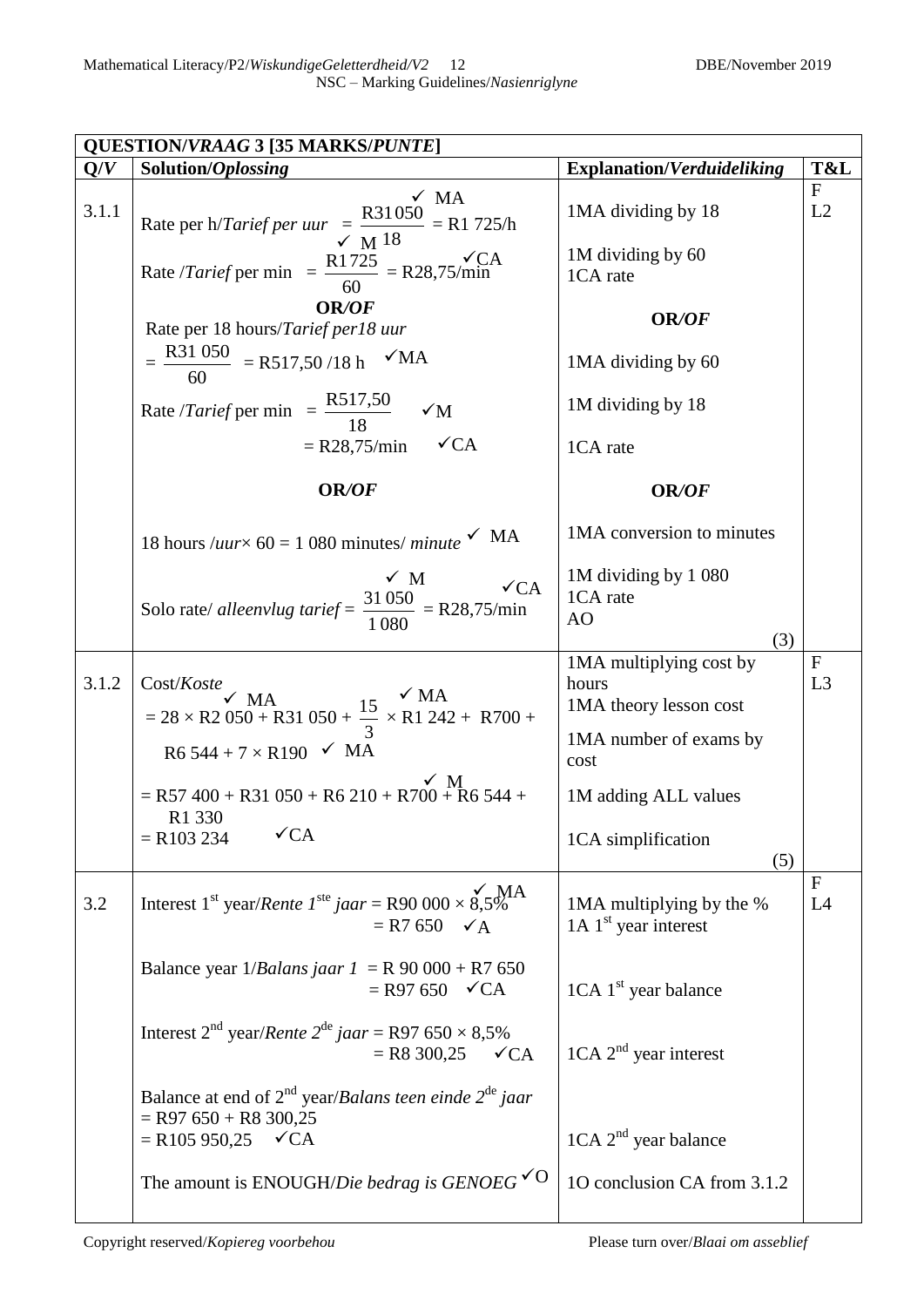| Q/V   | Solution/Oplossing                                                                                                                                                                                                                                                   | <b>Explanation/Verduideliking</b>                                                      | T&L                 |
|-------|----------------------------------------------------------------------------------------------------------------------------------------------------------------------------------------------------------------------------------------------------------------------|----------------------------------------------------------------------------------------|---------------------|
|       | OR/OF                                                                                                                                                                                                                                                                | OR/OF                                                                                  |                     |
|       | The amount is increasing by 108,5%<br>$\sqrt{\sqrt{M}}$<br>Die bedrag verhoog met 108,5%                                                                                                                                                                             | 2MA percentage increase                                                                |                     |
|       | Balance at the end of the second year<br>Balans aan die einde van die 2de jaar<br>$\times$ MA<br>$\times$ MA<br>$=$ R90 000 $\times$ 108,5% $\times$ 108,5%<br>$=R105 950,25 \quad C \subset A$<br>$\sqrt{O}$                                                        | 1MA multiplying for $1st$ year<br>1MA multiplying for $2nd$ year<br>1CA simplification |                     |
|       | The amount is ENOUGH/Die bedrag is GENOEG                                                                                                                                                                                                                            | 10 conclusion CA from 3.1.2<br>(6)                                                     |                     |
| 3.3.1 | Students study more after failing/more serious about<br>their work.<br>$\sqrt{2}$ 0<br>Studente leer harder nadat hulle gedruip het/ hulle is<br>ernstiger oor hul werk.                                                                                             |                                                                                        | D<br>L4             |
|       | <b>OR/OF</b><br>They have seen what the tests look like and prepare<br>better for following tests/ gained experience. $\checkmark \checkmark$ O<br>Hulle het gesien hoe die toetse lyk en berei hul beter<br>voor vir opeenvolgende toets/ ondervinding<br>opgedoen. | 2O reason                                                                              |                     |
|       | OR/OF<br>They have more time to prepare/ more practice/<br>attended extra classes.<br>$\sqrt{}$ 0<br>Hulle het meer tyd om voor te berei/ meer oefening/<br>woon ekstra lesse by.                                                                                    | (2)                                                                                    |                     |
| 3.3.2 | 24 is 20%<br>Or/of<br>A is 80%<br>$24 \div 20\% = 120$<br>A = 120 - 24 = 96<br>$\sqrt{MA}$<br>$\checkmark$ A<br>$\therefore A = 24 \times 4 = 96$                                                                                                                    | 1MA multiplying by 4<br>1A value of A                                                  | D<br>L <sub>3</sub> |
|       | 20% of/van $B = 24$<br>$\checkmark$ CA<br>$B = \frac{24}{20\%} = 120$ or/of $B = 96 + 24 = 120$                                                                                                                                                                      | 1CA value of B                                                                         |                     |
|       | $C = A = 96$ $\checkmark$ CA                                                                                                                                                                                                                                         | 1CA value of C [accept 95]                                                             |                     |
|       | $D = 96 - 67 = 29$ CA<br>or/of $D = 30\% \times 96 = 28.8$<br>$\approx$ 29                                                                                                                                                                                           | 1CA value of D [accept 28]                                                             |                     |
|       | Or/of<br>$67 \div 70\% = 95,7 \approx 96$<br>Total that passed<br>$D = 96 - 67 = 29$<br>Totaal wat deurgekom het<br>$= 24 + 29 = 53$<br>$\sqrt{CA}$                                                                                                                  | 1CA total<br>[accept 52]                                                               |                     |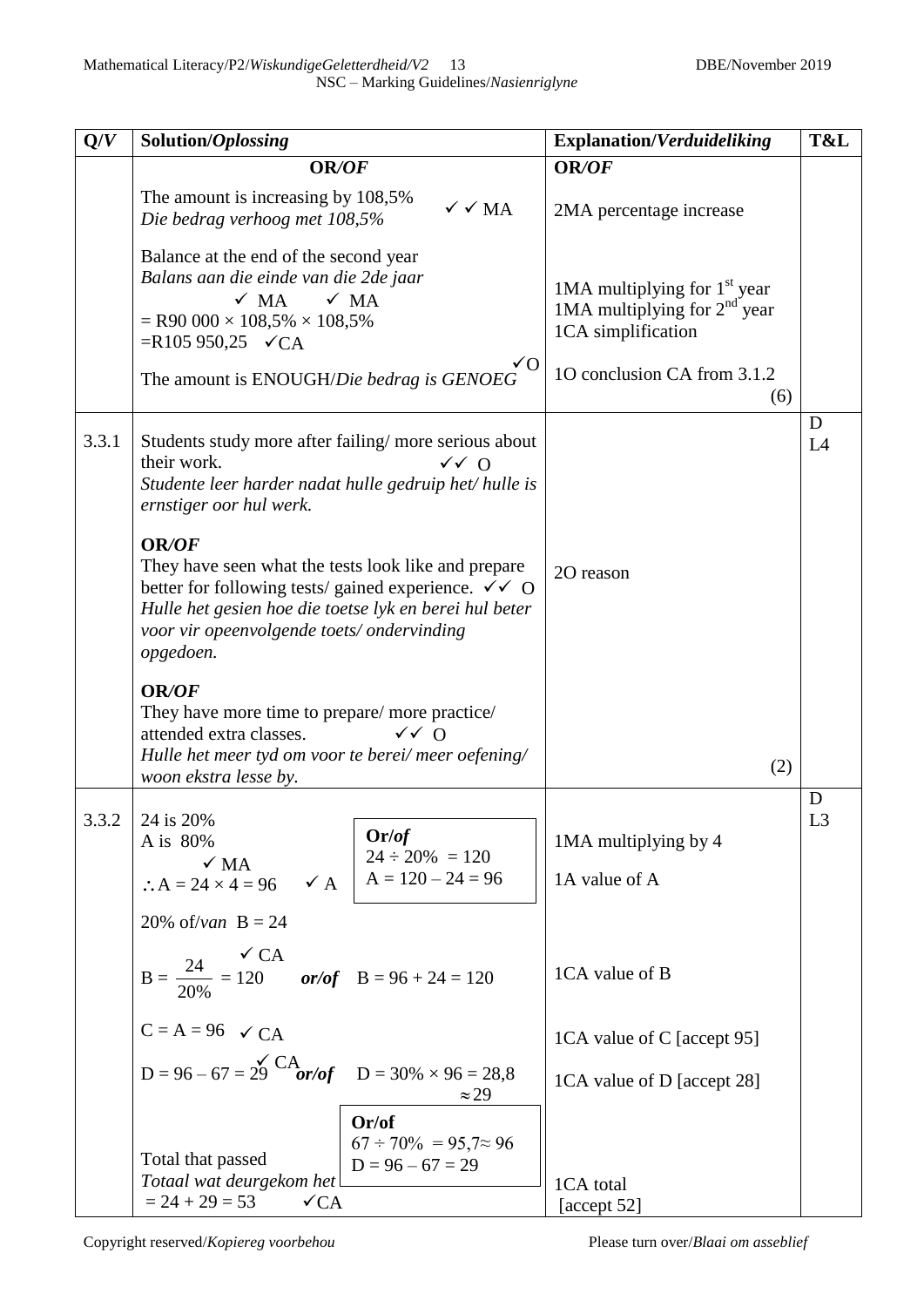| Q/V | Solution/Oplossing                                                                                                                                                                                                                                                                                                                                                                                        |                                                                                                               | <b>Explanation/Verduideliking</b>                                                                                                                                                    | T&L     |
|-----|-----------------------------------------------------------------------------------------------------------------------------------------------------------------------------------------------------------------------------------------------------------------------------------------------------------------------------------------------------------------------------------------------------------|---------------------------------------------------------------------------------------------------------------|--------------------------------------------------------------------------------------------------------------------------------------------------------------------------------------|---------|
|     | OR/OF<br>$A = \frac{80\%}{20\%} \times 24$ $\checkmark$ MA<br>$= 96 \quad \checkmark$ A<br>$B = \frac{100\%}{ } \times 24$<br>20%<br>$= 120 \quad \checkmark$ CA<br>$C = \frac{100\%}{200} \times 67 = 95,71 \approx 96$ $\checkmark$ CA<br>70%<br>$D = \frac{30\%}{200} \times 67 = 28,71 \approx 29$ $\checkmark$ CA<br>Total that passed / Totaal wat deurgekom het<br>$= 24 + 29 = 53$<br>$\sqrt{CA}$ | Or/of<br>A: $20\% = 24$<br>$1\% = \frac{24}{20\%} = 1.2$ $\checkmark$ MA<br>$80 \times 1,2 = 96 \checkmark$ A | <b>OR/OF</b><br>1MA multiplying by 4<br>1A value of A<br>1CA value of B<br>1CA value of C [accept 95]<br>1CA value of D [accept 28]<br>1CA total<br><b>NPR</b><br>[accept 52]<br>(6) |         |
| 3.4 | Number of Days/Aantal dae<br>$\times$ M<br>$= 26000 \div 24 = 1083333$<br>Number of hours/ <i>aantal ure</i> = $0,333 \times 24 = 8$<br>Number of weeks/aantal weke<br>$\checkmark$ M<br>$= 1083 \div 7 = 154,7142857$<br>Number of days/Aantal dae = $0,71428 \times 7 = 5$<br>154 weeks/weke 5 days/dae 8 hours/uur<br>VALID/GELDIG $\checkmark$ O                                                      | $\checkmark$ CA<br>$\checkmark$ CA                                                                            | 1M dividing by 24<br>1CA hours<br>1M dividing by 7<br>1CA simplification<br>10 verification                                                                                          | M<br>L4 |
|     | Hours per week / <i>Uur per week</i> = $24 \times 7 = 168$<br>Weeks / Weke= $\frac{26000}{168}$ = 154,7619047619<br>Days/Dae = 0,7619047619 weeks/weke $\times$ 7<br>$= 5,333$ days/dae = 5<br>Hours/ <i>Uur</i> = 0, 333days $\times 24 = 8$<br>$\Box$ 154 weeks 5 days 8 hours<br><b>VALID/GELDIG</b>                                                                                                   | <b>OR/OF</b><br>$\checkmark$ M<br>$\checkmark$ CA<br>$\sqrt{0}$                                               | OR/OF<br>1M multiply by 7<br>1CA days<br>1M multiply by 24<br>1CA hours<br>10 verification                                                                                           |         |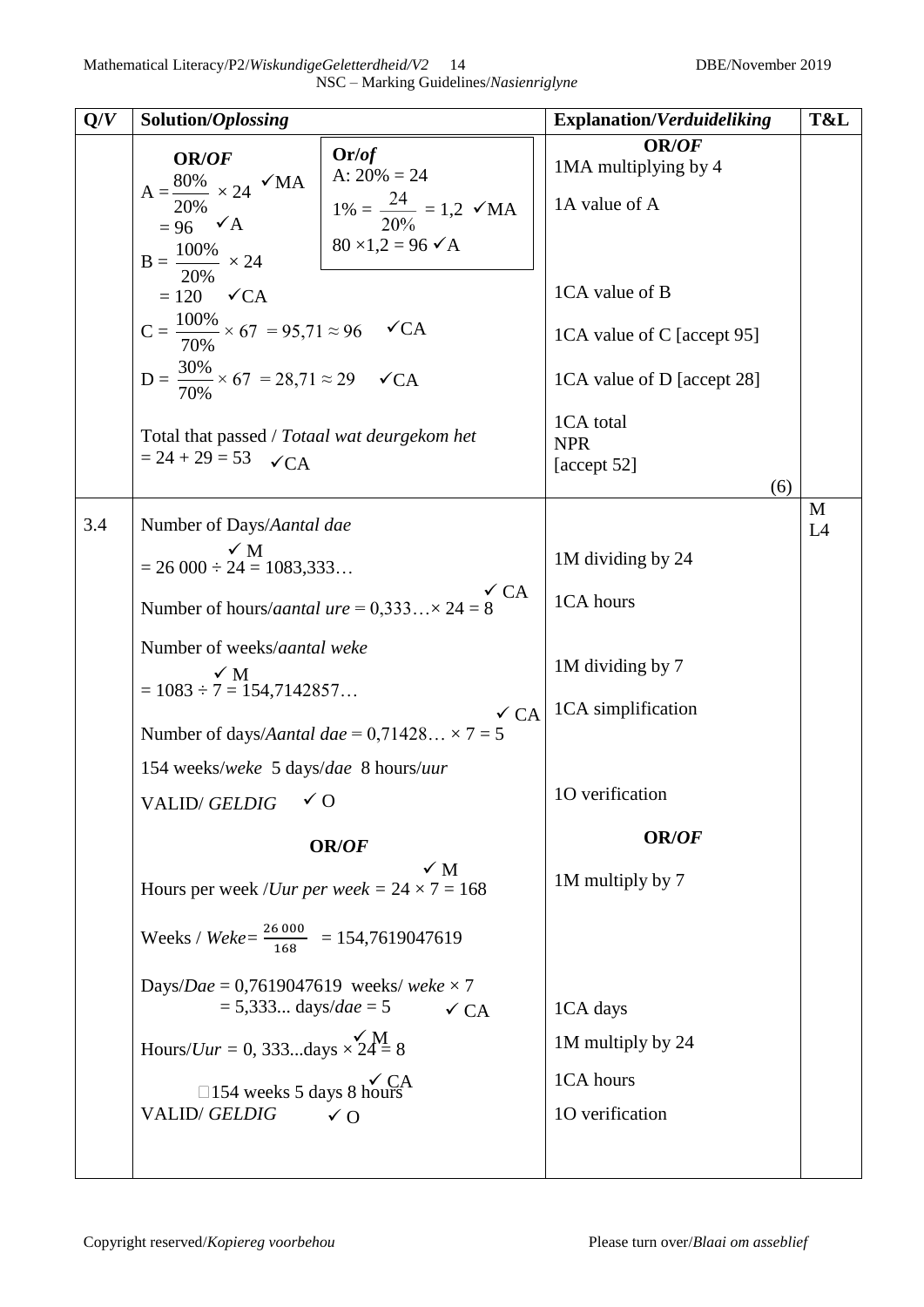| Q/V   | Solution/Oplossing                                                                                          | <b>Explanation/Verduideliking</b> | T&L             |
|-------|-------------------------------------------------------------------------------------------------------------|-----------------------------------|-----------------|
|       | <b>OR/OF</b>                                                                                                | OR/OF                             |                 |
|       | $\sqrt{M}$<br>Days / <i>Dae</i> = $154 \times 7 = 1078$                                                     | 1M multiply by 7                  |                 |
|       | $\checkmark$ CA<br>Total days/ Totale dae= $1078 + 5 = 1083$                                                | 1CA simplification                |                 |
|       | ✓ M<br>Hours/ <i>Uur</i> = 1 083 $\times$ 24 <sup><math>\degree</math></sup> = 25 992                       | 1M multiply by 24                 |                 |
|       | Total hours/ Totale ure = 25 992 + 8 = 26 000 $\checkmark$ CA                                               | 1CA simplification                |                 |
|       | <b>VALID/GELDIG</b><br>$\sqrt{0}$                                                                           | 10 verification                   |                 |
|       | <b>OR/OF</b>                                                                                                | <b>OR/OF</b>                      |                 |
|       | 1 week = 7 days/dae = $7 \times 24$ h/ $\hat{u}ur = 168$ hours/ <i>uur</i>                                  | 1M multiply by 7                  |                 |
|       | Hours/ <i>Uur</i> = $154 \times 168 = 25872$ $\checkmark$ CA                                                | 1CA simplification                |                 |
|       | Hours/Uur = $5 \times 24 = 120$                                                                             | 1M multiply by 24                 |                 |
|       | $\checkmark$ CA<br>Total hours/Totale uur = $25872 + 120 + 8 = 26000$                                       | 1CA simplification                |                 |
|       | <b>VALID/GELDIG</b><br>$\sqrt{0}$                                                                           | 10 verification                   |                 |
|       |                                                                                                             | (5)                               | <b>MP</b>       |
| 3.5.1 | 33 $\sqrt{\triangle}$                                                                                       | 2A value<br>(2)                   | L2              |
|       |                                                                                                             |                                   | MP              |
| 3.5.2 | Place seat face down.<br>$\sqrt{\sqrt{A}}$<br>Keer die sitplek om op die grond.                             |                                   | L4              |
|       | Attach the bench leg/s to the bench seat.                                                                   |                                   |                 |
|       | Heg die bank se pote aan die banksitplek.                                                                   |                                   |                 |
|       | Attach the long panel to bench leg/s.<br>$\checkmark$ A<br>Voeg die langpaneel in tussen beide pote van die |                                   |                 |
|       | bank<br><b>OR/OF</b>                                                                                        | 2A first instruction              |                 |
|       | Lift the bench leg, align dowels with hole on the                                                           |                                   |                 |
|       | bench seat and insert them.<br>$\checkmark$ $\checkmark$ A                                                  | 2A second instruction             |                 |
|       | Lig die bank se pote, kry dit gelyk met die gate in die<br>banksitplek en druk dit in.                      |                                   |                 |
|       | Insert the long panel./ Voeg lang paneel in. $\checkmark$ A<br><b>OR/OF</b>                                 |                                   |                 |
|       | Insert the dowels of the bench leg into the seat,<br>Druk die tappe van die bank se pote in die sitplek.    |                                   |                 |
|       | Connect the long panel with the bench leg. $\checkmark$ A<br>Verbind die langpaneel met die bank se pote.   | [Any correct two]<br>(4)          |                 |
| 3.5.3 | It stabilises the bench/dit stabiliseer die bank.<br>$\sqrt{0}$                                             |                                   | <b>MP</b><br>L4 |
|       | Keeps the bench sturdy/steady/strong/safe to sit on<br>Dit hou die bank stewig /bestendig/sterk/veilig      |                                   |                 |
|       | It prevents the bench from collapsing/dit keer dat die                                                      | 2O explanation                    |                 |
|       | bank inmekaar val.                                                                                          |                                   |                 |
|       | It supports the bench legs/ondersteun die bank pote.                                                        | (2)<br>$[35]$                     |                 |
|       |                                                                                                             |                                   |                 |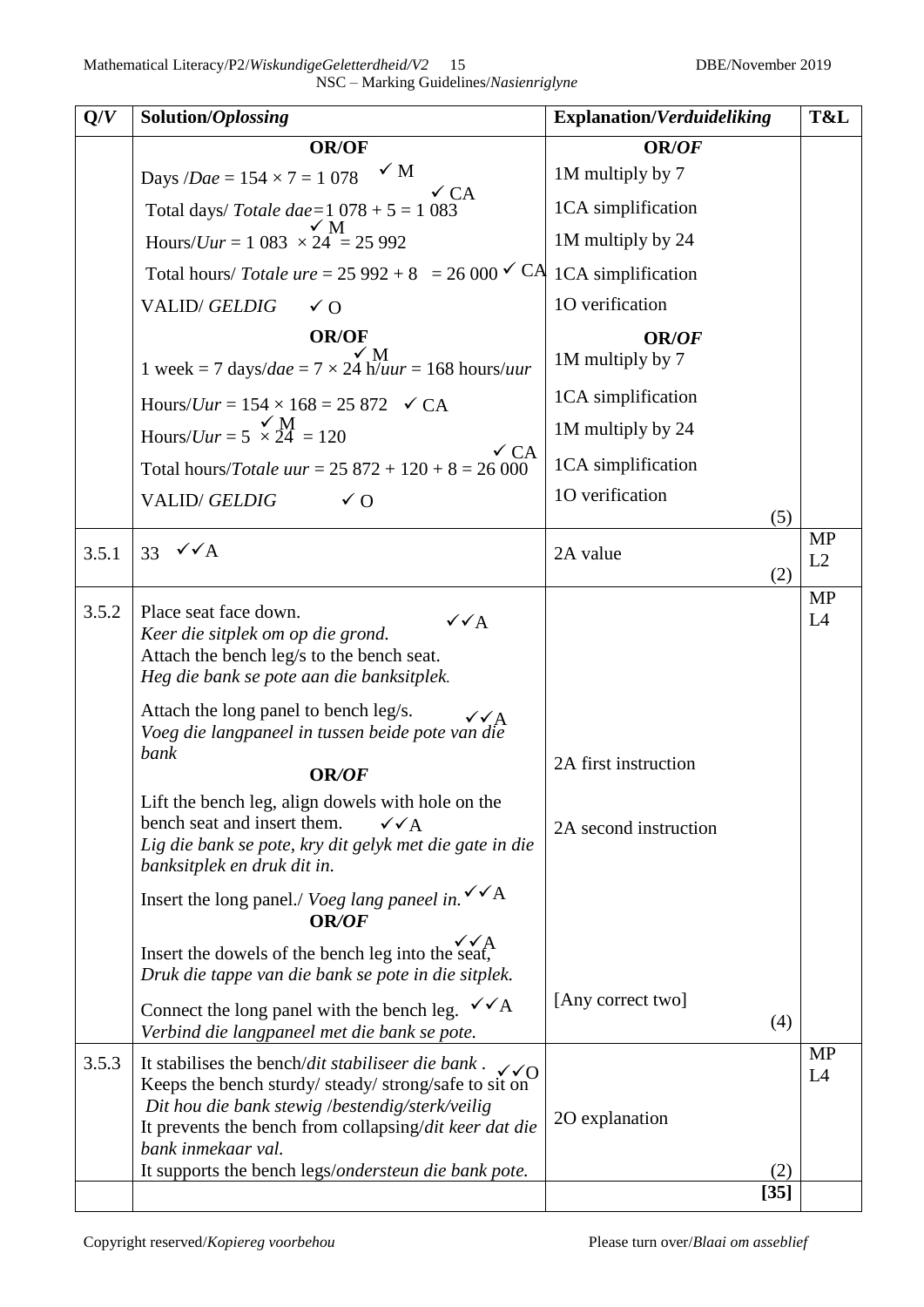|              | <b>QUESTION/VRAAG 4 [38 MARKS/PUNTE]</b>                                                                                                                                                                                                                                                                                                                                                                                                                                                                     |                                                                                                                       |         |
|--------------|--------------------------------------------------------------------------------------------------------------------------------------------------------------------------------------------------------------------------------------------------------------------------------------------------------------------------------------------------------------------------------------------------------------------------------------------------------------------------------------------------------------|-----------------------------------------------------------------------------------------------------------------------|---------|
| Q/V          | Solution/Oplossing                                                                                                                                                                                                                                                                                                                                                                                                                                                                                           | <b>Explanation/Verduideliking</b>                                                                                     | T&L     |
| 4.1.1        | Percentage increase/Persentasie verhoging<br>$\frac{14,5 \text{ million} - 10,8 \text{ million}}{10,8 \text{ million}} \times 100\%$<br>$\approx$ 34,26% $\checkmark$ CA                                                                                                                                                                                                                                                                                                                                     | 1M subtracting values<br>1A denominator<br>1CA simplification                                                         | D<br>L2 |
|              | <b>OR/OF</b><br>Percentage increase/Persentasie verhoging<br>= $\frac{14,5 \text{ million}}{10,8 \text{ million}} \times 100\% - 100\%$ $\checkmark$ M                                                                                                                                                                                                                                                                                                                                                       | OR/OF<br>1A denominator<br>1M subtracting values                                                                      |         |
|              | $\approx$ 34,26% $\checkmark$ CA                                                                                                                                                                                                                                                                                                                                                                                                                                                                             | 1CA simplification<br>NPU (million and %)<br>(3)                                                                      |         |
| 4.1.2<br>(a) | $\sqrt{\sqrt{A}}$<br>Two/Twee $\text{or}/\text{of} 2$                                                                                                                                                                                                                                                                                                                                                                                                                                                        | 2A correct size<br>(2)                                                                                                | D<br>L2 |
| 4.1.2<br>(b) | $\checkmark\checkmark$ A<br>Three/ <i>Drie</i> or/of 3                                                                                                                                                                                                                                                                                                                                                                                                                                                       | 2A correct size<br>(2)                                                                                                | D<br>L2 |
| 4.1.3        | 2001:<br>Number of households/Aantal huishoudings<br>$=$ 33% $\times$ 10,8 millionc<br>$\sqrt{MA}$<br>$=$ 3,564 million/ <i>miljoen</i> $\checkmark$ CA<br>2011:<br>Number of households/Aantal huishoudings<br>$= 25\% \times 14.5$ million/ <i>miljoen</i> $\sqrt{MA}$<br>$=$ 3,625 million/ <i>miljoen</i> $\checkmark$ CA<br>Increase/ <i>Toename</i> = $3,625$ mil $-3,564$ mil<br>$= 0,061$ million/ <i>miljoen</i><br>$\therefore$ INCORRECT,<br>$\sqrt{O}$<br>OR the number of households increased. | 1MA percentage calculation<br>1CA simplification<br>1MA percentage calculation<br>1CA simplification<br>10 conclusion | D<br>L4 |
|              | $\therefore$ NIE KORREK nie,<br>OF die aantal huishoudings het toegeneem.                                                                                                                                                                                                                                                                                                                                                                                                                                    | (5)                                                                                                                   |         |
| 4.1.4        | $\sqrt{Q}$<br>Rounding factor or effect of rounding. Rounded-off the<br>decimals.<br>Afrondingseffek. Die desimale plekke is afgerond.                                                                                                                                                                                                                                                                                                                                                                       | 20 reason<br>(2)                                                                                                      | D<br>L4 |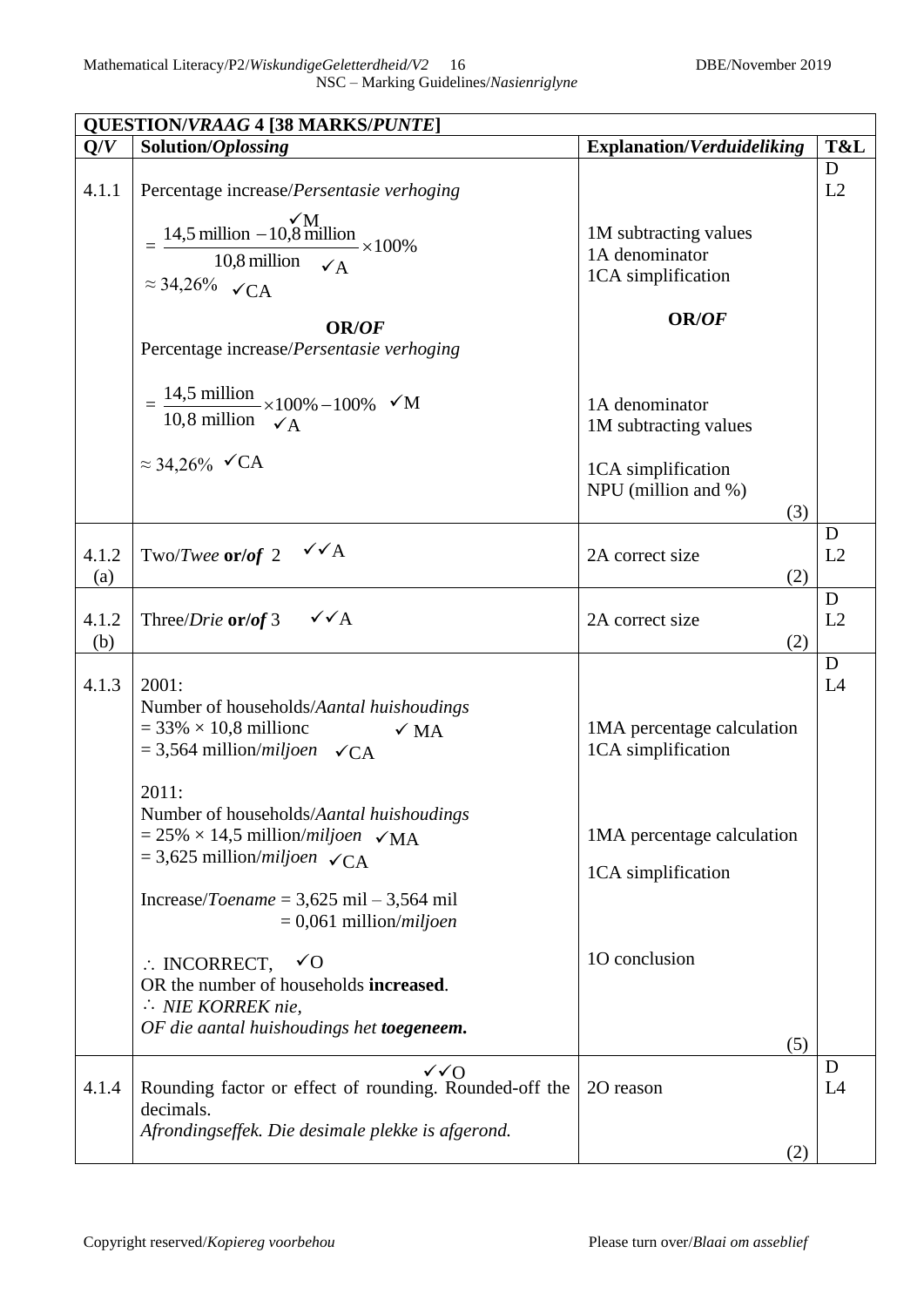| NSC - Marking Guidelines/Nasienriglyne |  |
|----------------------------------------|--|
|----------------------------------------|--|

| Q/V   | Solution/Oplossing                                                                                                                   |                                          | <b>Explanation/Verduideliking</b>                                               | T&L                  |
|-------|--------------------------------------------------------------------------------------------------------------------------------------|------------------------------------------|---------------------------------------------------------------------------------|----------------------|
| 4.1.5 | $P_{\text{(less than four)}}/P_{\text{(minder as vier)}}$<br>$\sqrt{RT}$<br>$\checkmark$ MA<br>$= 27\% + 19\% + 15\%$                |                                          | 1RT correct values<br>1MA adding correct values                                 | $\mathbf{P}$<br>L2   |
|       | $= 61\%$ $\checkmark$ CA                                                                                                             |                                          | 1CA simplification<br>(3)                                                       |                      |
| 4.2.1 | $\sqrt{RT}$<br>R20 to/tot R79 RT                                                                                                     |                                          | 2RT correct class<br>(2)                                                        | D<br>L2              |
| 4.2.2 | $\checkmark$ MA<br>5,4 mil + 3,2 mil = 8,6 mil $\checkmark$ CA                                                                       |                                          | 1 MA adding correct values<br>1CA number of households<br>A <sub>O</sub><br>(2) | $\overline{F}$<br>L2 |
| 4.2.3 | Total income/Totale inkomste = $R817500$<br>Wong's household annual per capita<br>Wong huishouding jaarliks per capita               | $\checkmark$ A                           | 1A total income                                                                 | $\mathbf F$<br>L3    |
|       | R817500<br>$\checkmark$ SF<br>$=$<br>$3.5$ $\times$ A                                                                                |                                          | 1A family size<br>1SF substitution                                              |                      |
|       | = R233 571,43 $\checkmark$ CA                                                                                                        |                                          | 1CA annual per capita                                                           |                      |
|       | Wong's household daily per capita/daagliks per capita<br>R233571,4285<br>$\checkmark$ MCA<br>$=$<br>365<br>= R639,92 $\checkmark$ CA |                                          | 1MCA dividing annual per<br>capita by 365<br>1CA daily per capita               |                      |
|       | OR/OF                                                                                                                                |                                          | OR/OF                                                                           |                      |
|       | Total annual income/Totale jaarlikse inkomste<br>$=$ R276 000 + R541 500 = R817 500                                                  | $\checkmark$ A                           | 1A total household income                                                       |                      |
|       | Wong's household daily income/daagliks per inkomste<br>R817500<br>$\checkmark$ MCA or<br>$=$<br>365                                  | R276 000 R541 500<br>365<br>365          | 1MCA dividing by 365                                                            |                      |
|       | $\approx$ R2 239,73<br>$\checkmark$ CA                                                                                               | $=$ R756,16 + R1 483,56<br>$=$ R2 239,72 | 1CA daily income                                                                |                      |
|       | Family size/ <i>Familie grootte</i> = $1 + 1 + 1 + 0.5 = 3.5$ $\checkmark$ A 1A family size                                          |                                          |                                                                                 |                      |
|       | Wong's household daily per capita<br>Wong huishouding daaglikse per capita                                                           |                                          |                                                                                 |                      |
|       | R <sub>2</sub> 239,73<br>$\checkmark$ SF<br>$=$<br>3,5                                                                               |                                          | 1SF correct substitution                                                        |                      |
|       | $= R639,92$<br>$\checkmark$ CA                                                                                                       |                                          | 1CA daily per capita                                                            |                      |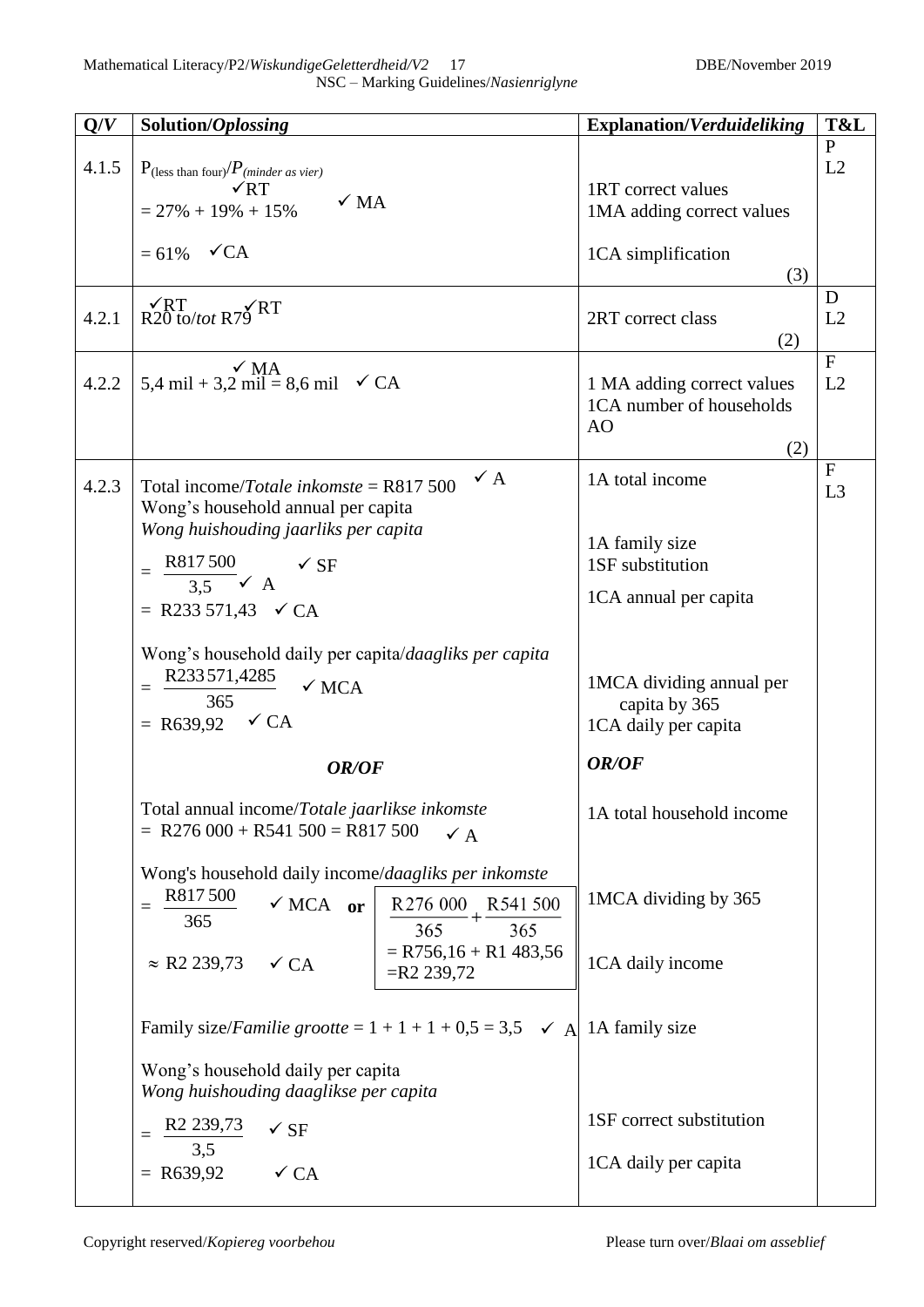| Q/V   | Solution/Oplossing                                                                                                                            | <b>Explanation/Verduideliking</b>                                 | T&L                            |
|-------|-----------------------------------------------------------------------------------------------------------------------------------------------|-------------------------------------------------------------------|--------------------------------|
|       | OR/OF                                                                                                                                         | OR/OF                                                             |                                |
|       | $\checkmark$ A<br>Total income/Totale inkomste = $R817500$<br>$\checkmark$ A<br>Family size/ <i>Familie grootte</i> = $1 + 1 + 1 + 0,5 = 3,5$ | 1A total household income<br>1A family size                       |                                |
|       | Wong's household daily per capita/daagliks per capita<br>R817500<br>$\frac{365\times3.5}{ }$ $\checkmark$ MCA $\checkmark$ A                  | 1A denominator<br>1MCA dividing by 365<br><b>1SF Substitution</b> |                                |
|       | = R639,92 $\checkmark$ CA                                                                                                                     | 1CA daily per capita<br>(6)                                       |                                |
| 4.2.4 | Total per day/Totaal per dag                                                                                                                  |                                                                   | $\mathbf{F}$<br>L3             |
|       | $= 4\% \times R280 = R11,20 \quad \checkmark$ A                                                                                               | 1A daily value                                                    |                                |
|       | Total per year/totaal per jaar<br>$\vee$ A<br>$=$ R11,20 $\times$ 365 $=$ R4 088<br>$\checkmark$ CA                                           | 1A multiply by 365<br>1CA simplification                          |                                |
|       | OR/OF                                                                                                                                         | OR/OF                                                             |                                |
|       | $\sqrt{MCA}$<br>Rate per year/ <i>Tarief per jaar</i> = R280 $\times$ 365 = R102 200                                                          | 1MCA multiply by year<br>consistent with Q4.2.3                   |                                |
|       | Amount spent on cellphones/ Bedrag aan selfone gespandeer                                                                                     |                                                                   |                                |
|       | $=$ R102 200 $\times$ 4% $\checkmark$ A                                                                                                       | 1A calculation 4%                                                 |                                |
|       | $=$ R4 088 $\checkmark$ CA                                                                                                                    | 1CA simplification<br>AO<br>(3)                                   |                                |
|       |                                                                                                                                               |                                                                   | D                              |
|       | 4.3.1 Neo. $\checkmark$ A                                                                                                                     | 2O correct name<br>(2)                                            | L4                             |
| 4.3.2 | $\sqrt{M}$ A<br>Elec/ <i>Elek.</i> = R125 $\times$ 12,2 mil = R1 525 mil <sup>-</sup>                                                         | 1MA electricity amount                                            | $\mathbf{F}$<br>L <sub>3</sub> |
|       | $\checkmark$ MA<br>Water = $R98 \times 10,6$ mil = R1 038,8 mil                                                                               | 1MA water amount                                                  |                                |
|       | Monthly total in million / Maandelikse total in miljoen<br>$= R1 525 + R1 038.8 = R2 563.8$<br>$\checkmark$ M                                 | 1M adding amounts                                                 |                                |
|       | Total spent on electricity and tap water in millions:<br>Totaal aan water en elektrisiteit gespandeer in miljoene:                            |                                                                   |                                |
|       | $=$ R2 563,8 $\times$ 12 = R30 765,6<br>$\checkmark$ CA                                                                                       | 1CA simplification                                                |                                |
|       |                                                                                                                                               |                                                                   |                                |